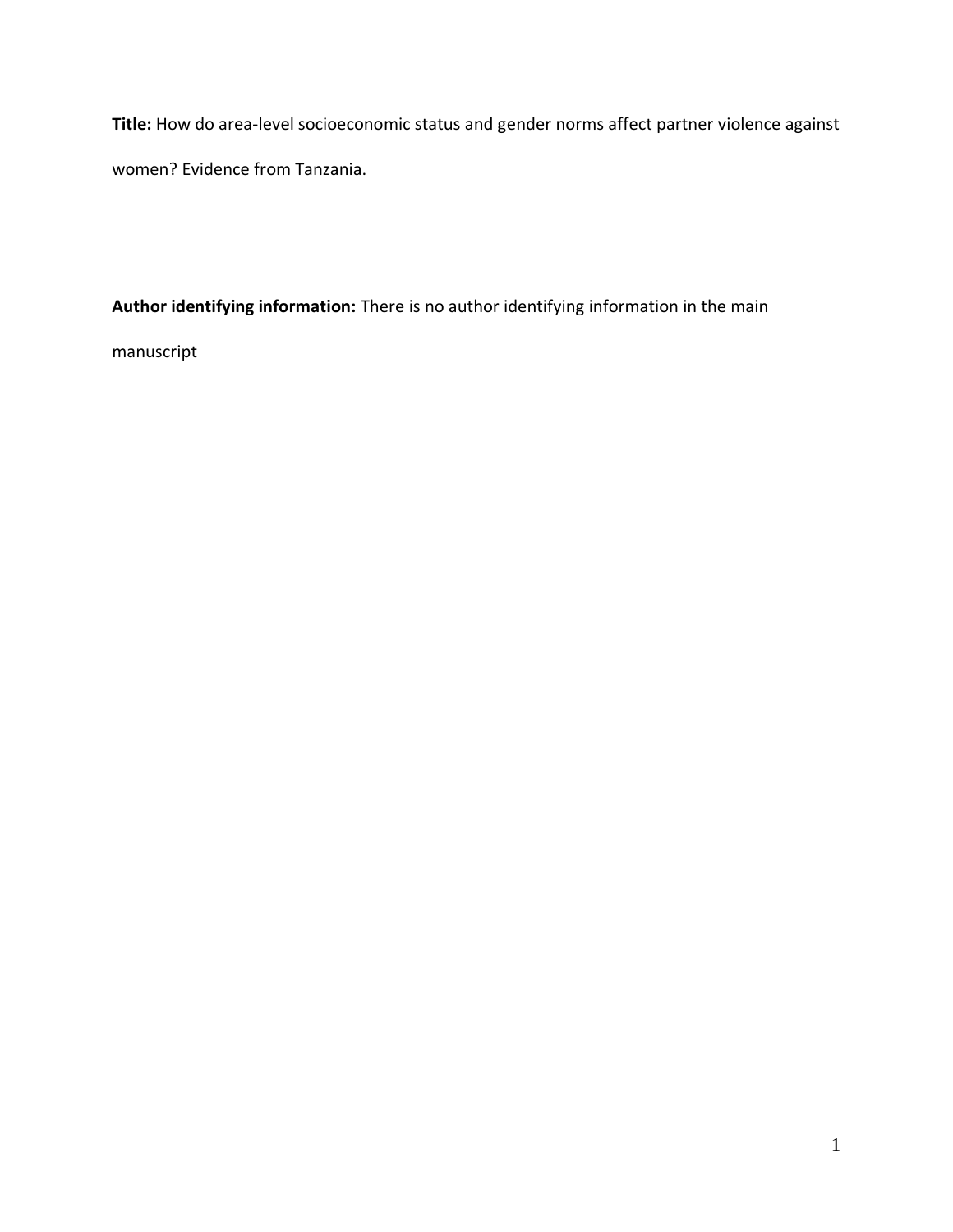## **ABSTRACT**

Objectives: To explore how area-level socioeconomic status and gender-related norms influences partner violence against women in Tanzania.

Methods: We analysed data from the 2010 Tanzania Demographic and Health Survey and used multilevel logistic regression to estimate individual and community-level effects on women's risk of current partner violence.

Results: Prevalence of current partner violence was 36.1%, however, variation in prevalence exists across communities. Twenty-nine percent of the variation in the logodds of partner violence is due to community-level influences. When adjusting for individual level characteristics, this variation falls to 10% and falls further to 8% when adjusting for additional community-level factors. Higher levels of women's acceptance towards wife beating, male unemployment, and years of schooling among men were associated with higher risk of partner violence, however, higher levels of women in paid work was associated with lower risk.

Conclusion: Area-level poverty and inequitable gender norms were associated with higher risk of partner violence. Empowerment strategies along with addressing social attitudes are likely to achieve reductions in rates of partner violence against women in Tanzania and in other similar low-income country settings.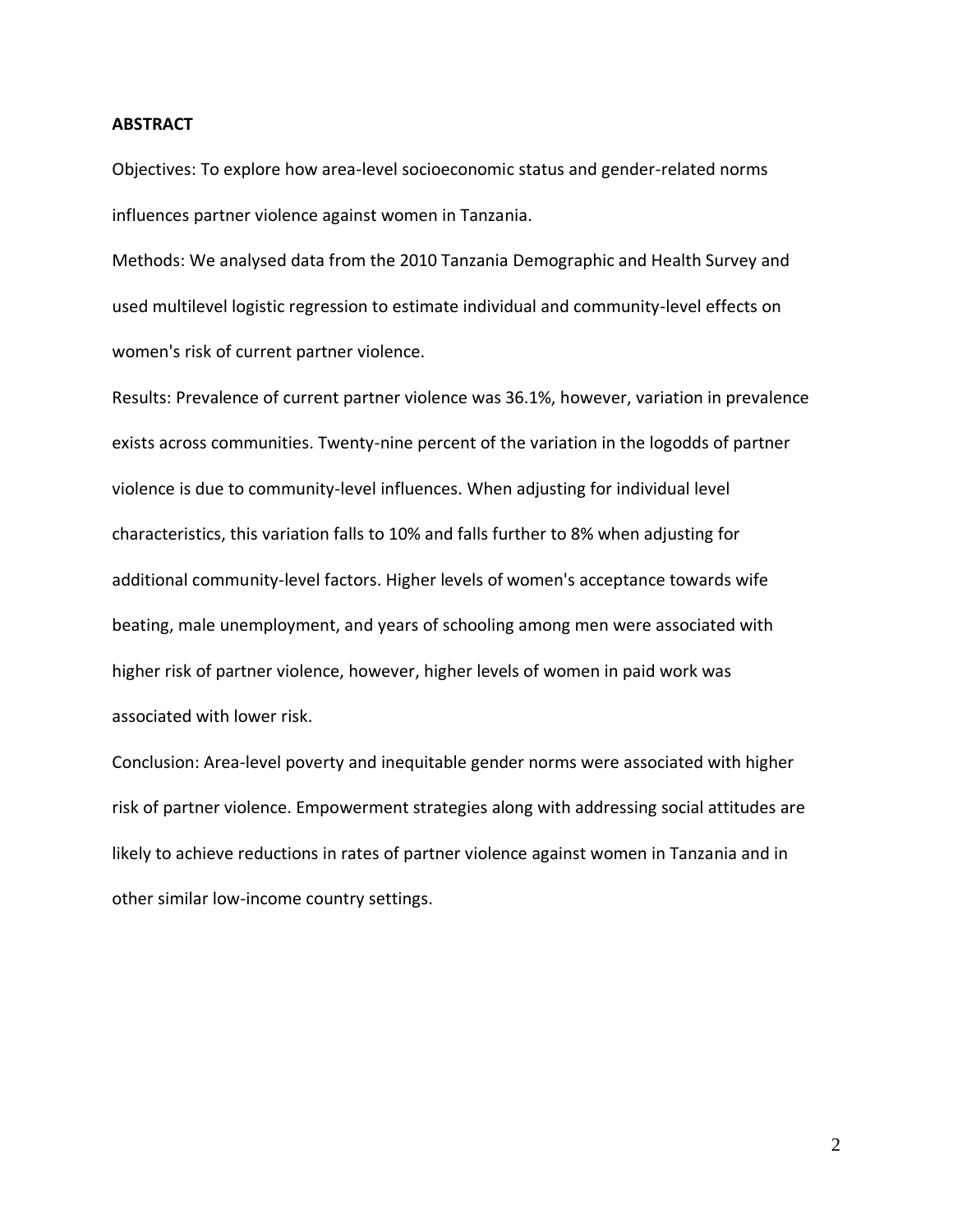### INTRODUCTION

Partner violence against women in Tanzania is a serious concern with adverse physical, mental and sexual and reproductive health outcomes (Ellsberg et al. 2008; Sa and Larsen 2008; Mahenge et al. 2013). Moreover, the consequence on productivity may be significant with the lost earnings to women because of partner violence estimated to amount to 1.2% of Tanzania's GDP (Vyas 2013). The 2010 Tanzania Demographic and Health Survey (TDHS) estimated that nationally, 43.6% of ever married or cohabiting women, ages 15-49, had ever experienced physical or sexual violence from their current or most recent partner. Prevalence, however, varied considerably across the country ranging from less than 10% in Pemba and Unguja regions to over 70% in Dodoma and Mara regions (National Bureau of Statistics (NBS) [Tanzania] and ICF Macro 2011). The extent of the geographic variation raises the question on whether a woman's risk of partner violence is explained by variation in individual level characteristics across the different settings, or whether area of residence explains part of the variation in risk.

Assuming members of a community share a common goal—to live in a crime free environment—social disorganisation theory asserts that concentrated disadvantage (area-level poverty, unemployment), residential instability and ethnic heterogeneity weaken community attachments and trust by impairing communication among residents, thus impeding a community's ability to sanction criminal behaviour (Shaw and McKay 1942). Studies in the USA that extended the theory to area-level variation in partner violence found rates were higher in the poorest and most impoverished neighbourhoods (O'Campo et al. 1995; Cunradi et al. 2000;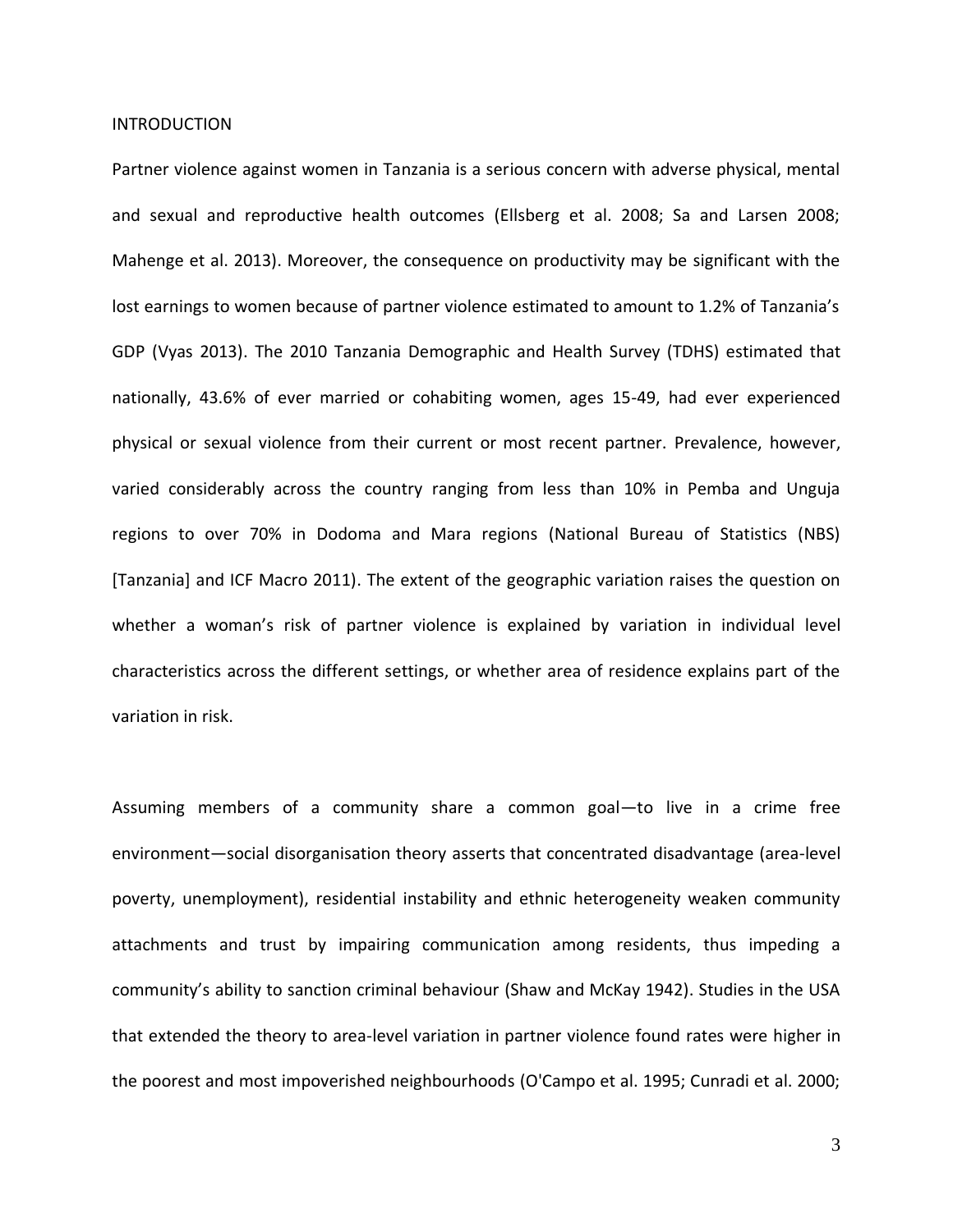DeMaris et al. 2003; Bonomi et al. 2014). Studies have also explored whether a community's ability to mobilise effectively and regulate their members is mediated through "collective efficacy"—the extent to which neighbours trust one another (social cohesion) and can be counted on to intervene (informal social control) (Sampson and Groves 1989; Sampson et al. 1997). Findings, however, are mixed with studies from Chicago documenting collective efficacy to be associated with lower rates of intimate homicide and nonlethal partner violence against women but not with youth dating violence against females (Browning 2002; Jain et al. 2010). A nationally representative study found partner violence against women to be significantly and negatively associated with social cohesion but not significantly associated with social control (Caetano et al. 2009).

Of the few studies from low- and middle-income countries (LMIC) to examine community-level factors associated with partner violence perpetration or victimisation, three factors emerged as predictive: norms more tolerant towards partner violence; levels of violence more generally, and indicators of gender inequality (VanderEnde et al. 2012).

In India, aggregate male attitudes towards acceptance of wife beating and district murder rates were significantly associated with men's perpetration of physical violence towards their female partner (Koenig et al. 2006). In Colombia women's risk of partner violence was related to the overall level of partner violence against women in their community*,* and in Haiti, men's physical abuse towards children at the community-level was significantly associated with physical and emotional partner violence, while high community female headship; male joblessness and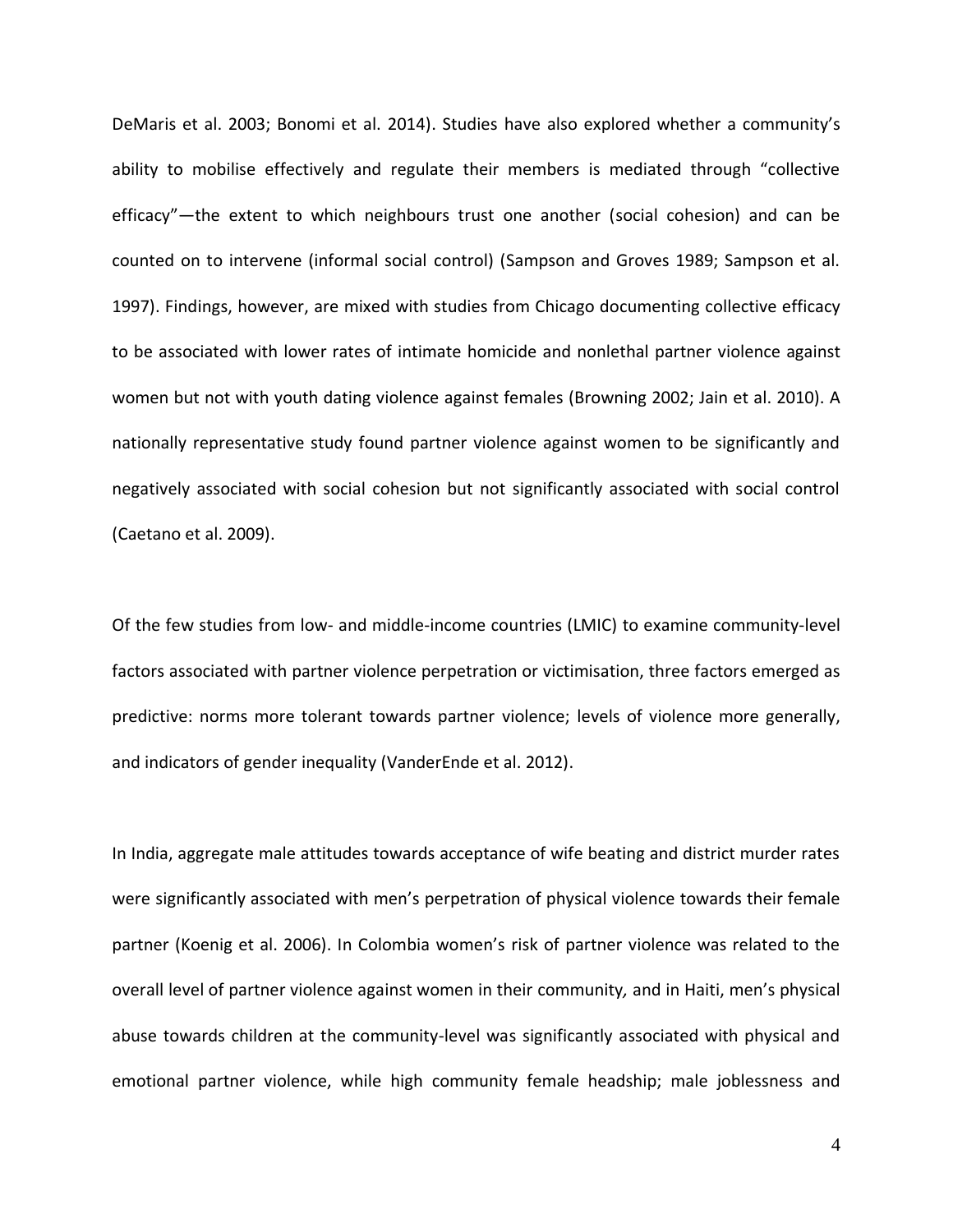neighbourhood poverty were significantly associated with sexual partner violence (McQuestion 2002; Gage 2005; Gage and Hutchinson 2006). No significant associations, however, were found between conventional attitudes towards gender roles and concern about local levels of crime with women's risk of experiencing partner violence in Bangladesh or between community-level deprivation and individual partner violence risk in Brazil (Naved and Persson 2005; Kiss et al. 2012). In India, neighbourhood wealth, state per capita income and state human development (an index comprising life expectancy at age one; infant mortality rate; literacy rate for people aged 7+; formal education; per capital

consumption; and worker population ratio) were not associated with partner violence; however, state-level gender equality was associated with lower violence (Ackerson and Subramanian 2008a). Finally, in Bangladesh, women were at lower risk of partner violence in areas where more women worked compared to women in communities where fewer women worked (Koenig et al. 2003).

Community-level effects have also been found to mute or augment risk or protective factors operating at the individual level. In India the protective effect of higher women's educational attainment on partner violence risk was greatest among women in communities with higher levels of male and female literacy, but the protective effective of secondary education was muted in areas with high acceptance of wife beating (Ackerson et al. 2008b; Boyle et al. 2009). In Haiti higher community-level of male unemployment exacerbated the effect of drinking on all forms of partner violence after controlling for other factors (Gage 2005).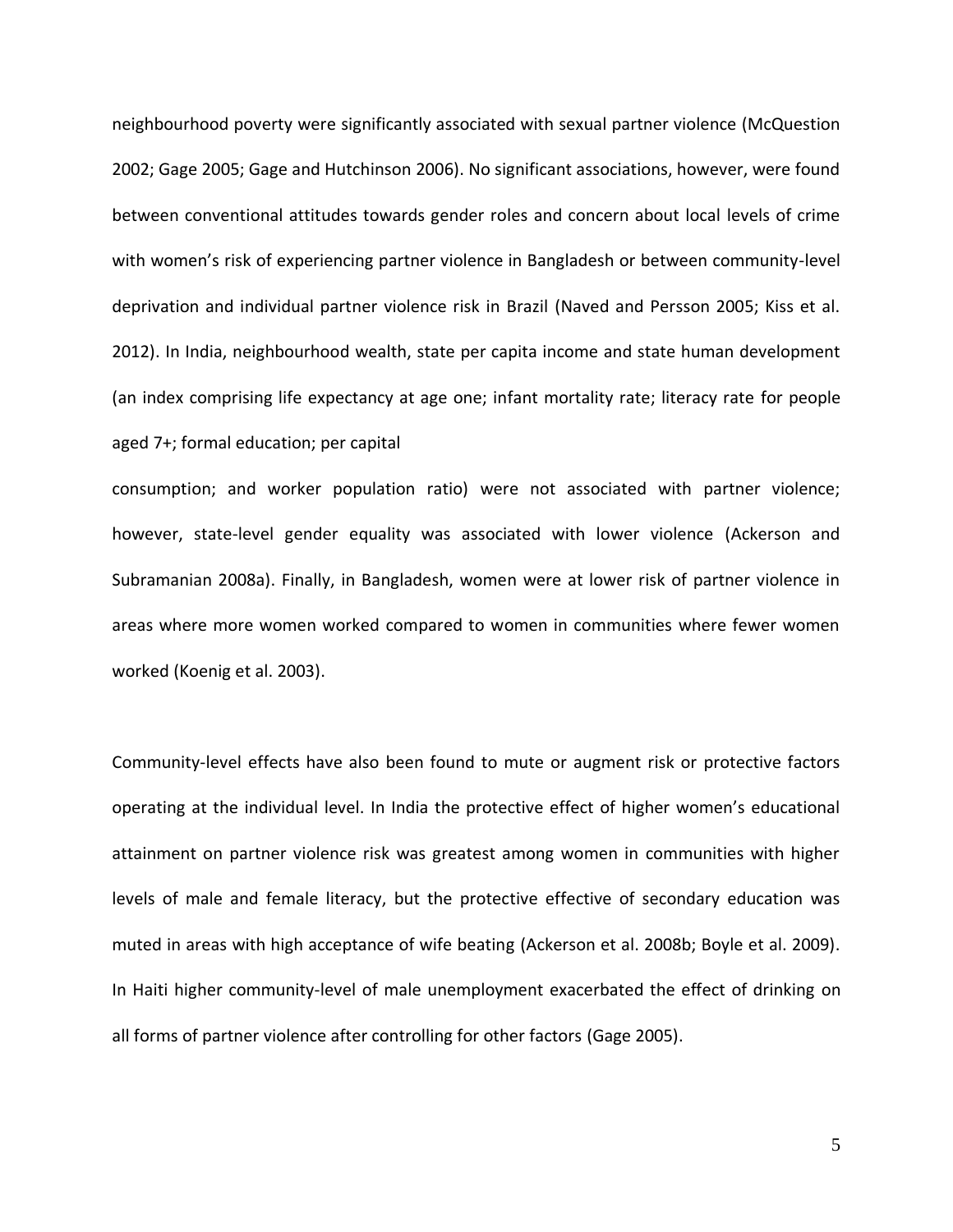Using an ecological framework that provides a link between individual and community-level characteristics, we explore factors associated with partner violence in Tanzania focussing on area-level socioeconomic status (SES) and gender-related social norms (Heise 2011). Specifically, we seek to: estimate the extent of community-level variation in prevalence of partner violence; assess whether variation in partner violence across communities persists after controlling for individual and neighbourhood effects; and estimate the association between community-level factors and women's individual risk of current partner violence.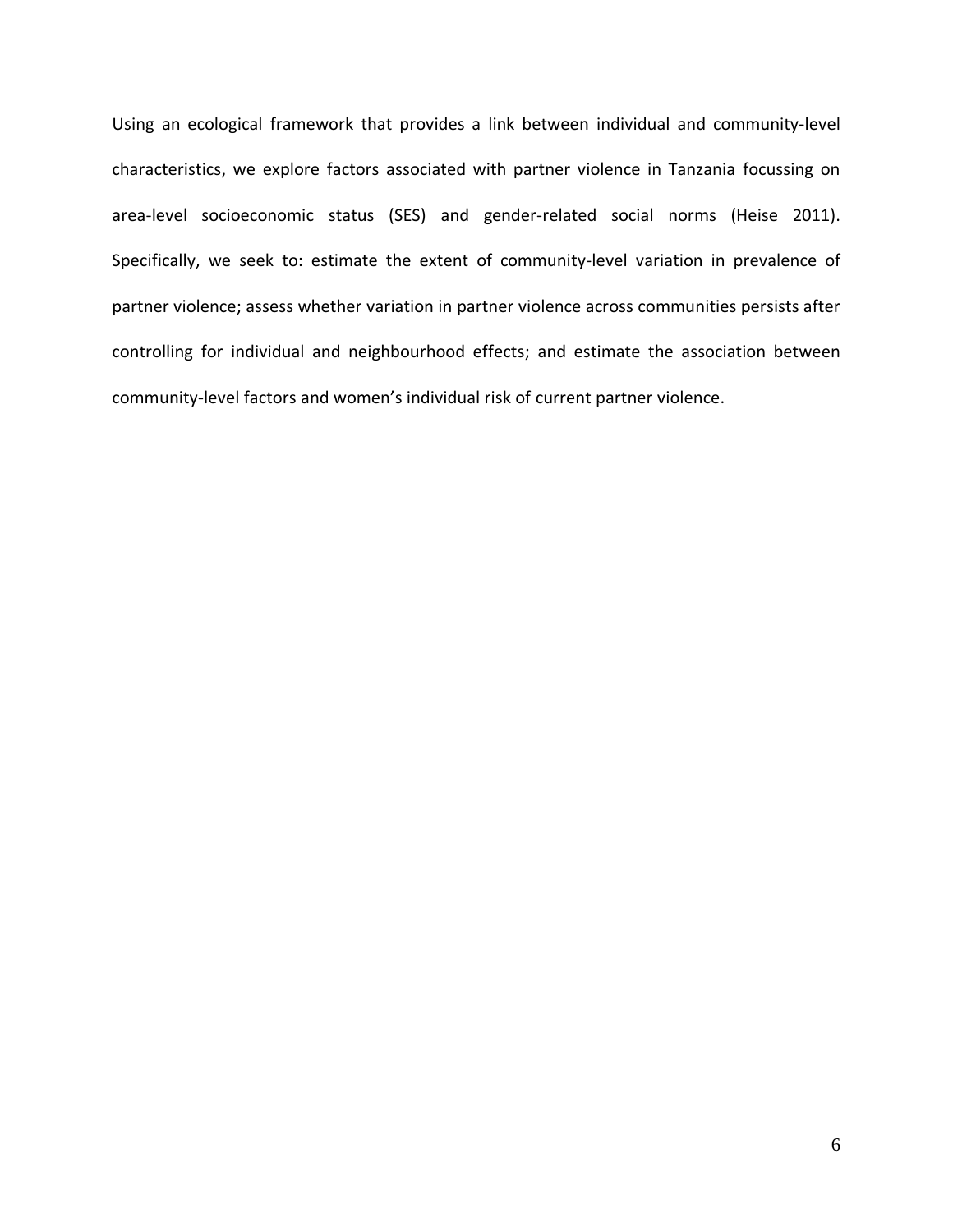### **METHODS**

We used the nationally representative 2010 TDHS data collected between December 2009 and May 2010 (National Bureau of Statistics (NBS) [Tanzania] and ICF Macro 2011). Sampling took place in all 26 regions of mainland Tanzania and Zanzibar and was stratified by urban and rural location. A two-stage sampling procedure was employed; in the first stage 475 clusters (primary sampling units) were selected from a list of enumeration areas based on the 2002 population and household census. In the second stage a household listing was completed in each cluster from which 22 households were selected for interview (except in Dar es Salaam where 16 households in each cluster were selected). In total 10,300 households were selected for interview.

The TDHS administered three questionnaires: a Household questionnaire (to 9623 households); a Women's questionnaire (to all women ages 15-49 considered permanent residents in the household yielding a sample of 10139); and a Men's questionnaire (to 2527 males from a subsample of households). The women's questionnaire included a domestic violence module on and was administered to a sub-sample of 5688 women where one eligible (ever-partnered) woman per household was randomly selected for interview.

# *Measure of partner violence*

Women were asked the following eight questions: Does/did your (last) husband/partner ever: Push you, shake you, or throw something at you?; Slap you?; Twist your arm or pull your hair?; Punch you with his fist or with something that could hurt you?; Kick you or drag you or beat you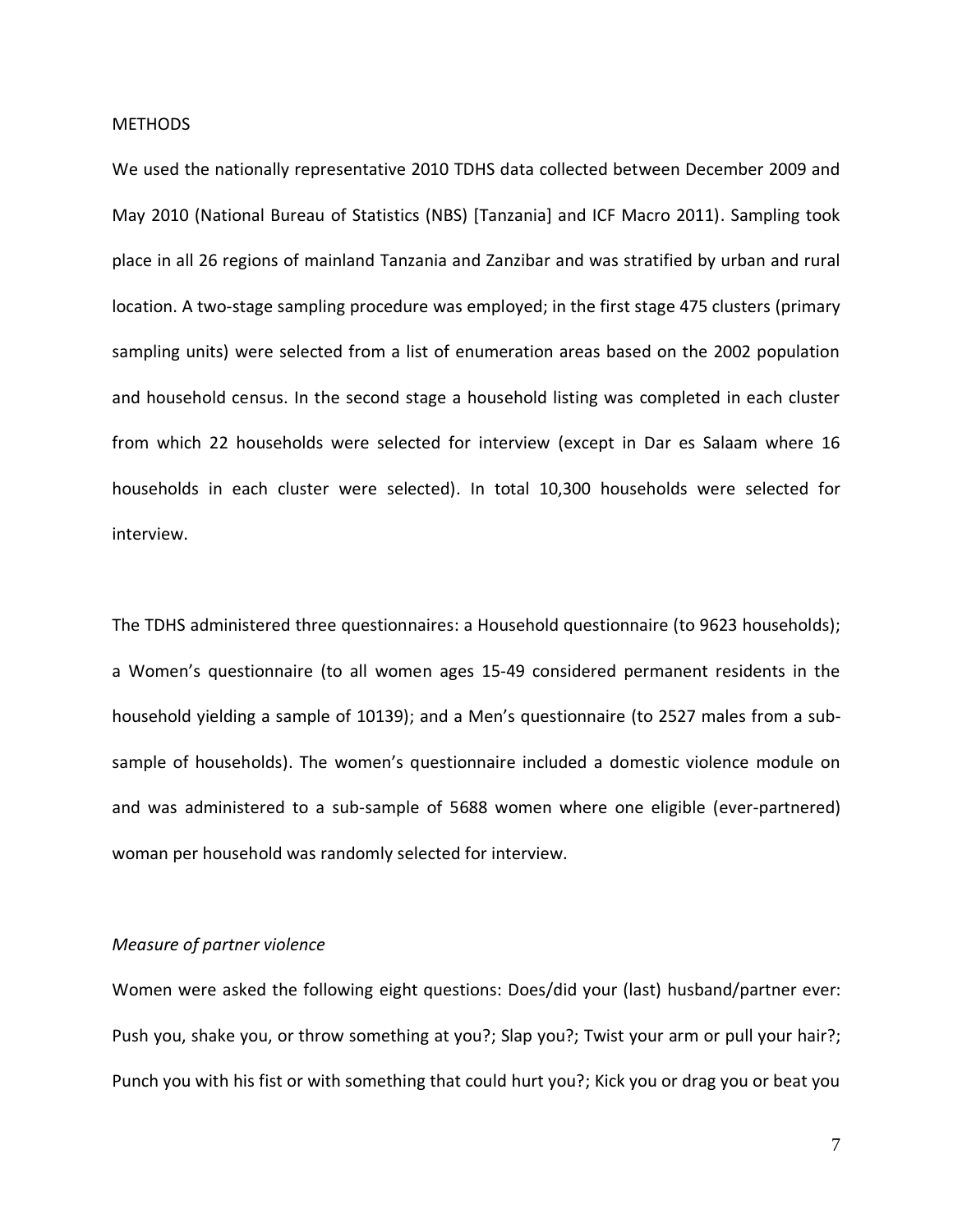up?; Try to choke you or burn you on purpose?; Physically force you to have sexual intercourse with him even when you did not want to?; and Force you to perform any sexual acts you did not want to?

Women reporting experience of any of these acts were asked whether it occurred "often", "sometimes" or "not at all" in the past 12 months. Current physical or sexual partner violence was identified if a woman indicated experience of one or more act of physical or sexual violence in the past 12 months.

# *Individual-level characteristics*

All individual level factors relating to the woman, her partner and her relationship were generated from the Women's survey data. Women's socio-demographic characteristics included: age (centred on the mean women's age); marital status—recorded *married* or *cohabiting*; educational attainment based on the highest level of education achieved and years in education—coded *no schooling, some primary, complete primary, some secondary,* and *complete secondary or higher*; whether the woman had stable paid work (worked all year and paid in cash)—coded *yes no—*developed from questions on whether they worked in the past year, and if so, method of payment (cash, in-kind, not paid) and frequency of work (all year, seasonal/occasional); and ownership of capital assets (land or property)—coded *doesn't own, joint ownership only,* and *independent ownership.*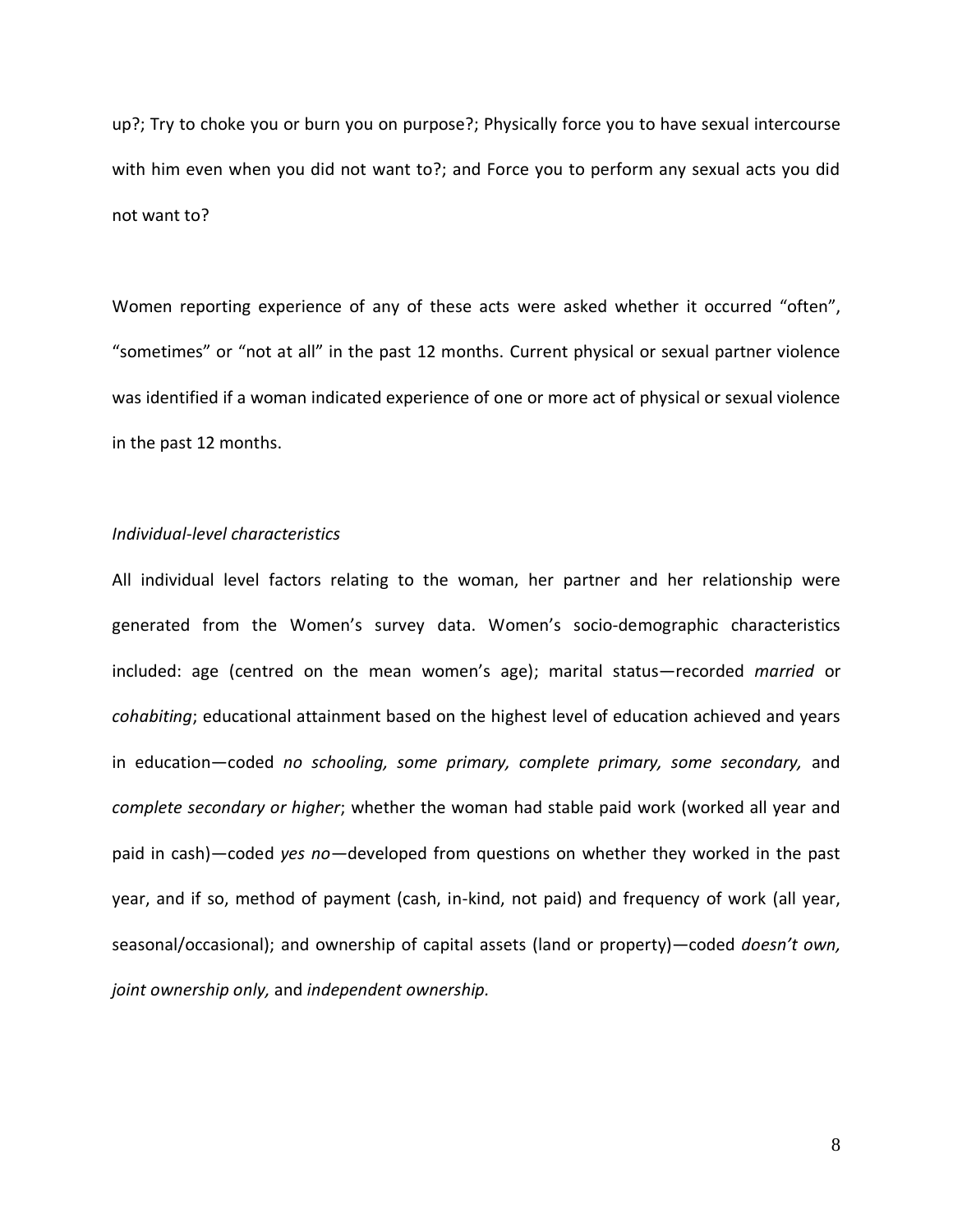Other characteristics related to the woman included: attitude towards the acceptability of physical violence—based on the respondent's acceptance of wife beating under at least one out of five circumstances, she goes out without telling him, neglects the children, argues with him, refuses to have sex with him, and burns the food—coded *yes no*; whether her first sexual encounter was forced—recorded *yes no*; and whether her mother was beaten by her father recorded *yes, no* and *don't know.* 

Partner socio-demographic characteristics included: age (centred on the mean partners' age); educational attainment using the same education groups code for women; and occupation grouped into four categories: *professional, skilled, agriculture,* and *unskilled/unemployed*.

Relationship characteristics included: number of children (biological to the woman) in the home; partner relationships with other women including polygamous—coded *no, yes* and *don't know*; partner alcohol use—coded *never drunk, sometimes/often drunk;* and household SES. Household SES was measured using information from the household survey on asset ownership and household infrastructure characteristics to establish a socioeconomic score. Households were ranked on this score and divided into quintiles labelled "poorest" to "least poor".

# *Community-level factors*

Using clusters as a surrogate for the "community", seven community characteristics were explored: area-level poverty; men's and women's attitudes towards wife beating; level of male unemployment; level of women in paid work; and mean educational level of men and women.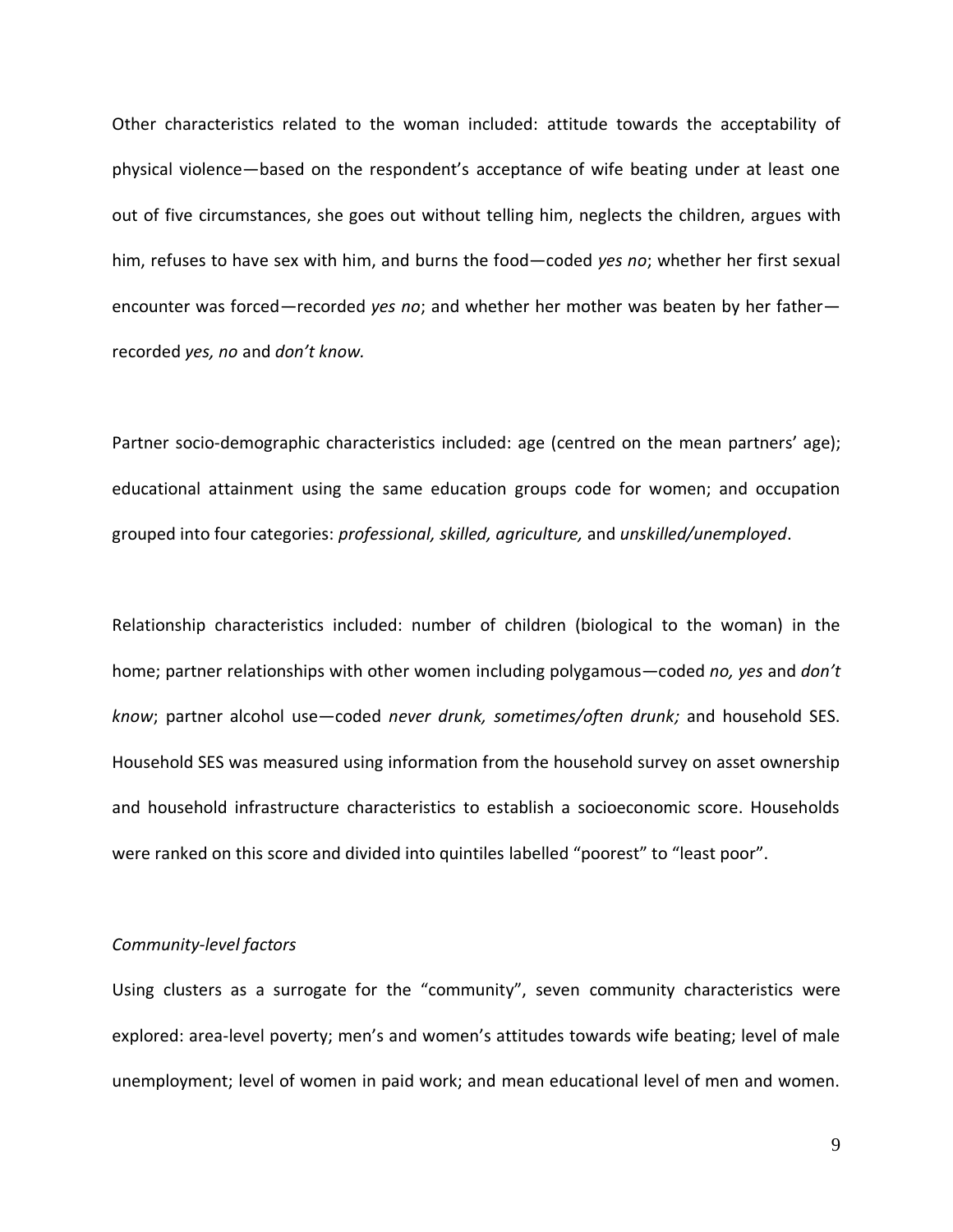Community-level poverty and men's and women's educational level were measured using Household survey data. Men's attitudes to wife beating and unemployment were measured using Men's survey data. Women's attitudes to wife beating and employment were measured using Women's survey data. Poverty was defined as the percent of households within a community in the poorest socioeconomic quintile. Men and women's attitudes towards wife beating were measured as the mean number of reasons reported that justify a man beating his wife. Male unemployment was measured as the percent of men who did not work (includes seasonal work) and women's employment was measured as the percent of women in paid work (includes occasional/seasonal). Men's and women's education were measured as the mean years of schooling among those aged 15 and over.

## Data analysis

Analysis is based on currently partnered women—married or cohabiting—who experienced current physical or sexual partner violence or who had never experienced partner violence i.e. women who experienced partner violence in their lifetime but not in the past year were excluded. This was to identify a group of women who had never experienced physical or sexual partner violence to use as the reference group for establishing associations.

We used multilevel logistic regression to account for the hierarchical nature of the data and specified two levels—individual and community (with clusters reflecting communities). Responses nested within communities are independent across groups but not independent within groups, thus violating the assumption of independent observations. Multilevel model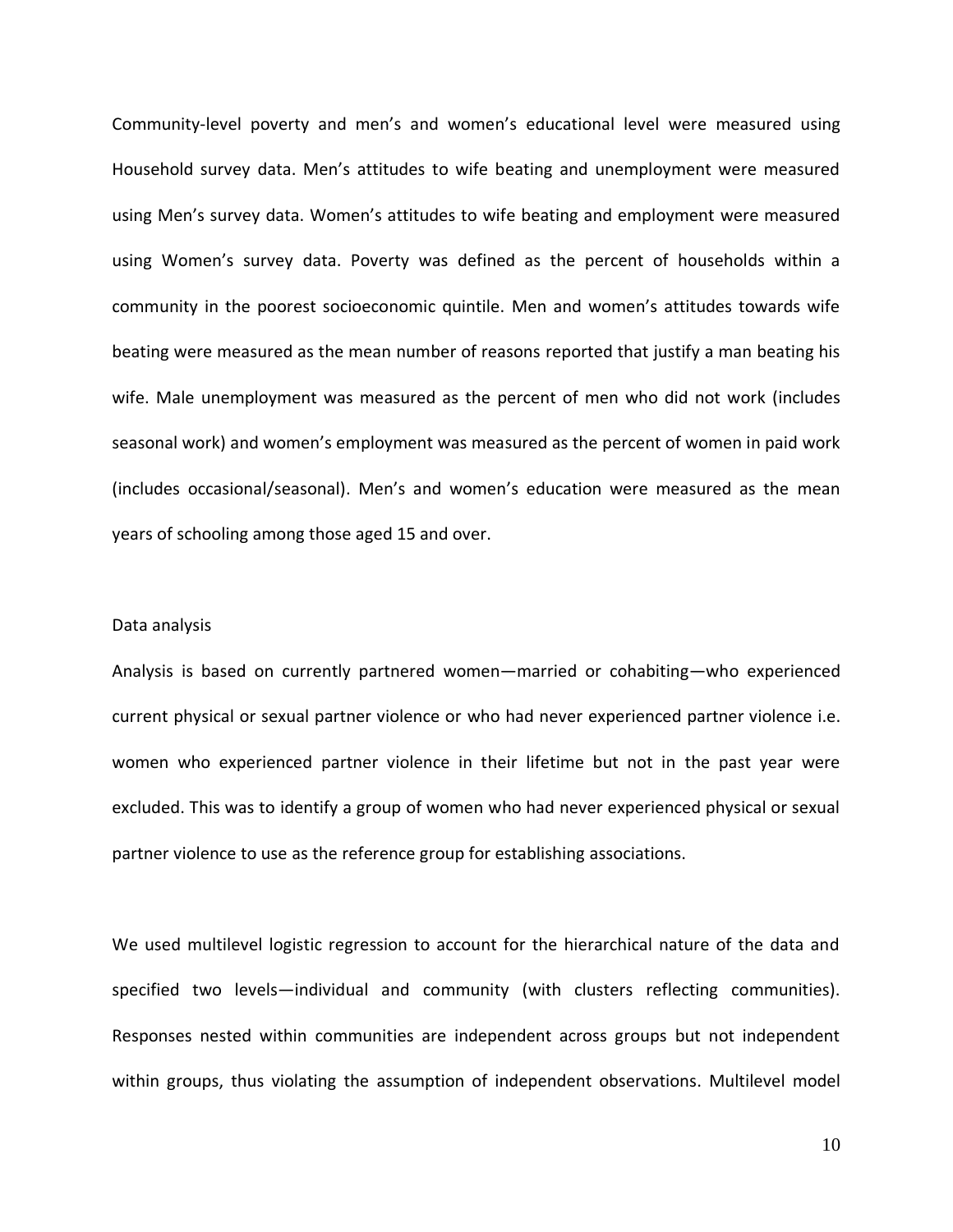allows for correlated response by partitioning the residual errors associated with each level in the hierarchy (Rabe-Hesketh and Skrondal 2008). The method models the logodds of individual woman *i* experiencing current physical or sexual partner violence in community *j* and is expressed as

*Log(p i /(1 − p i )) =*  $60 + \sum 6 j x jj + \zeta j + e i$ *j*Where  $\theta_0$  is the mean logodds of partner violence across the sample; *βj.xij* are the fixed effects coefficients and *ζ<sup>j</sup>* is the random intercept or random effects variances (differential from the overall mean) attributable to the community. Random effects variances are used to estimate the Intra cluster correlation (ICC) that quantifies the proportion of the variance in the outcome due to clustering at a particular level. The between cluster variability (Ψ) is distributed normally N(0,  $\delta^2$ )

$$
\text{ICC} = (\rho) = \frac{\Psi}{(\Psi + \Pi^2/3)}
$$

Analyses were conducted using STATA v13.0. Prevalence of current partner violence and individual level descriptive data were weighted and adjusted for clustering. Spearman correlation coefficient was used to measure statistical dependence between community-level measures. Community-level variation in prevalence of partner violence was assessed from a null multilevel model that included only a random intercept term. Individual and communitylevel factors were then added to the model to assess whether variation in partner violence across communities persisted. Because clusters with few observations can lead to unstable estimates, clusters with fewer than five observations (n=20) were excluded from the regression analyses (Clarke 2008).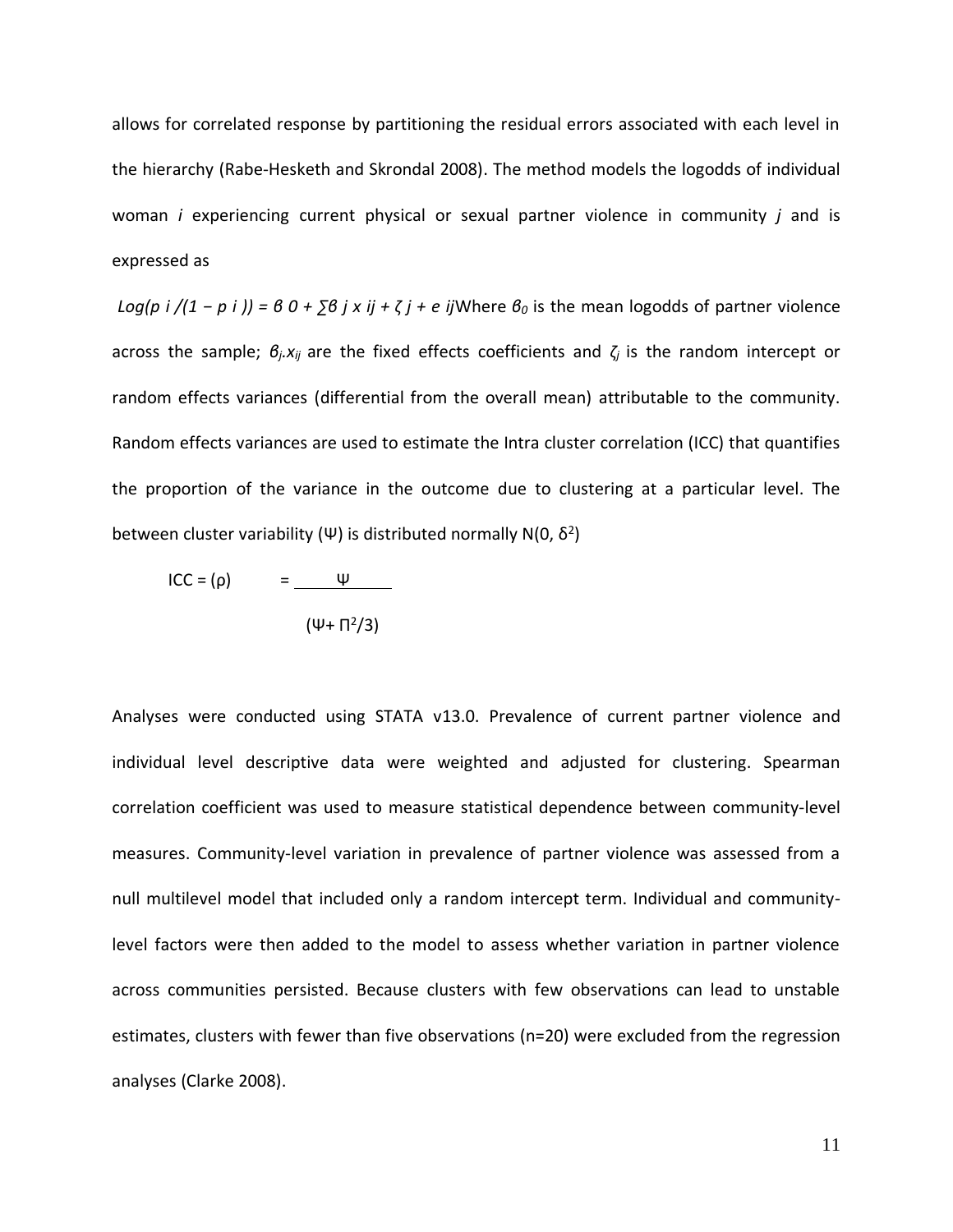### RESULTS

Prevalence of current physical or sexual partner violence against women was 36.1% (95% CI 34.0-38.2).

Women's mean age was 31 and the vast majority, 92%, were married (Table 1). Almost 23% had no schooling and few, 4.6%, had completed secondary education. Slightly over one-in-five women had stable paid work and just over one-half owned land or property either independently (10%) or jointly (43%). Acceptance of wife beating was high, 54.9%, and 9.7% reported their first sexual encounter was forced. Over one-third of women reported their mother had been hit by their father.

The mean number of children in households was 2.5. One-in-five women reported their partner had relationships with other women and one-third reported their partner was sometimes or often drunk. Partner mean age was 38, only 15.4% had at least some secondary schooling and almost two-thirds were in productive agricultural work.

Table 2 shows the distribution of community-level characteristics. There was vast variation in prevalence of current physical or sexual partner violence between communities ranging from 0- 92% of women. There was also variation in community-level factors. The percent of households in the poorest socioeconomic group varied between communities ranging from 0-90% of households. The mean number of reasons women justified wife beating was 1.49 a level higher than for men (0.89); the range between communities, however, was greater for men (0-5.00)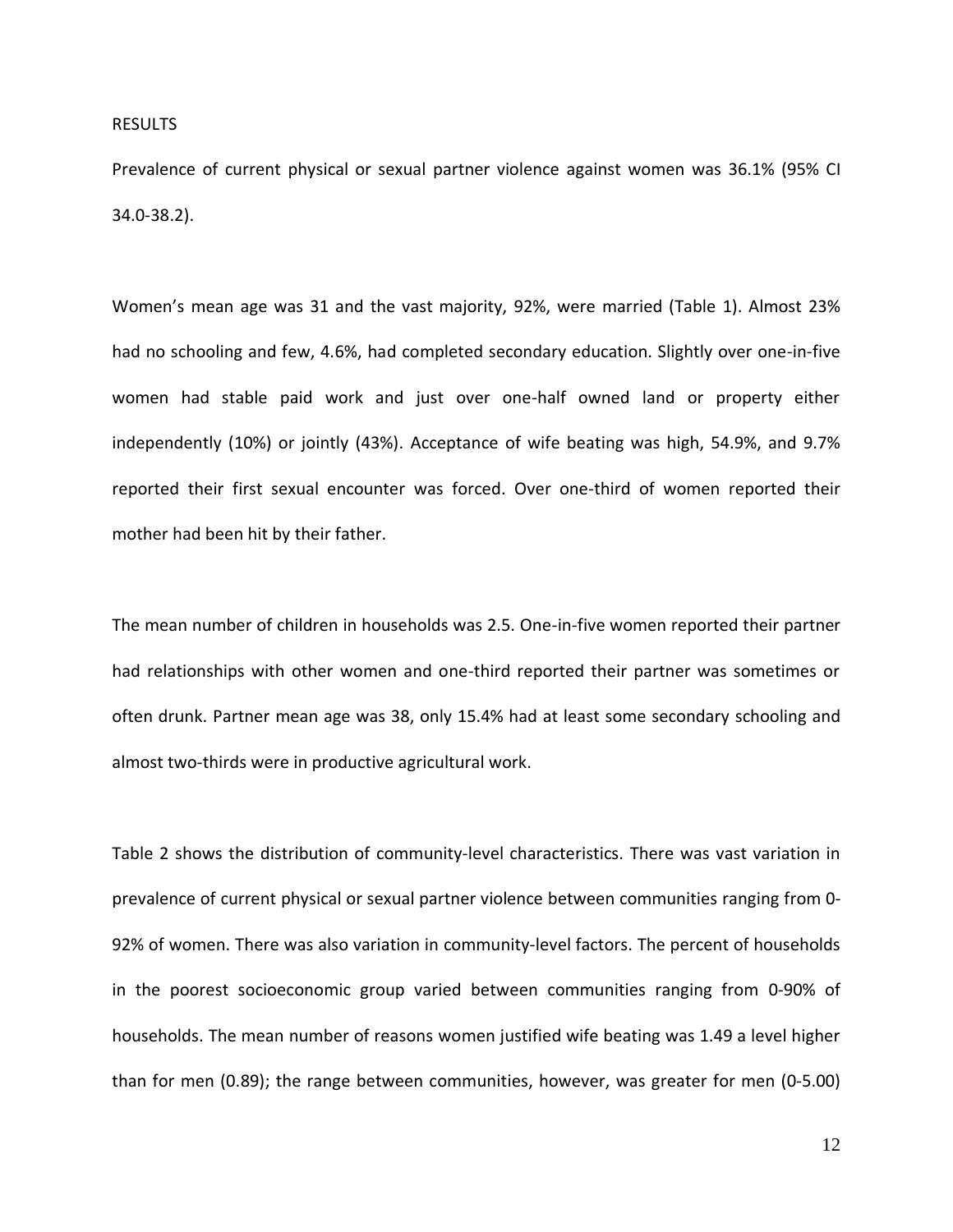than for women (0-3.76). The mean percent of women in paid work was 38% ranging from 0- 94%. The proportion of women's partners who were unemployed was 46% ranging between 0- 100%. Across communities, average years of education measured 6.05 for men and 4.97 for women.

Table 3 presents correlations among community-level factors. All paired correlations were statistically significant (p<0.001). Levels of poverty, acceptance of wife beating (men and women) and men's unemployment were negatively associated with urban location, the level of women in paid work and with men's and women's educational level.

Results from the multilevel regression analyses are presented in Table 4. There is evidence of variability in partner violence at the community-level with 29% of the total variation in the logodds of experiencing partner violence being driven by factors operating at the communitylevel (null model not shown). Model 1 includes individual characteristics relating to the woman. Compared to no schooling, some primary education was significantly associated with higher risk of violence (OR=1.36); however, having completed secondary education or higher was significantly associated with lower risk (OR=0.59). There was a statistically significant protective association between stable paid work and women's risk of partner violence (OR=0.73); however, owning capital assets, in the form of land or property, independently or jointly with another, elevated women's risk of partner violence (OR=1.52 independent ownership; OR=1.31 joint ownership). Likewise, women who agreed with at least one statement justifying wife beating were at significantly higher risk of partner violence (OR=1.91) as were women whose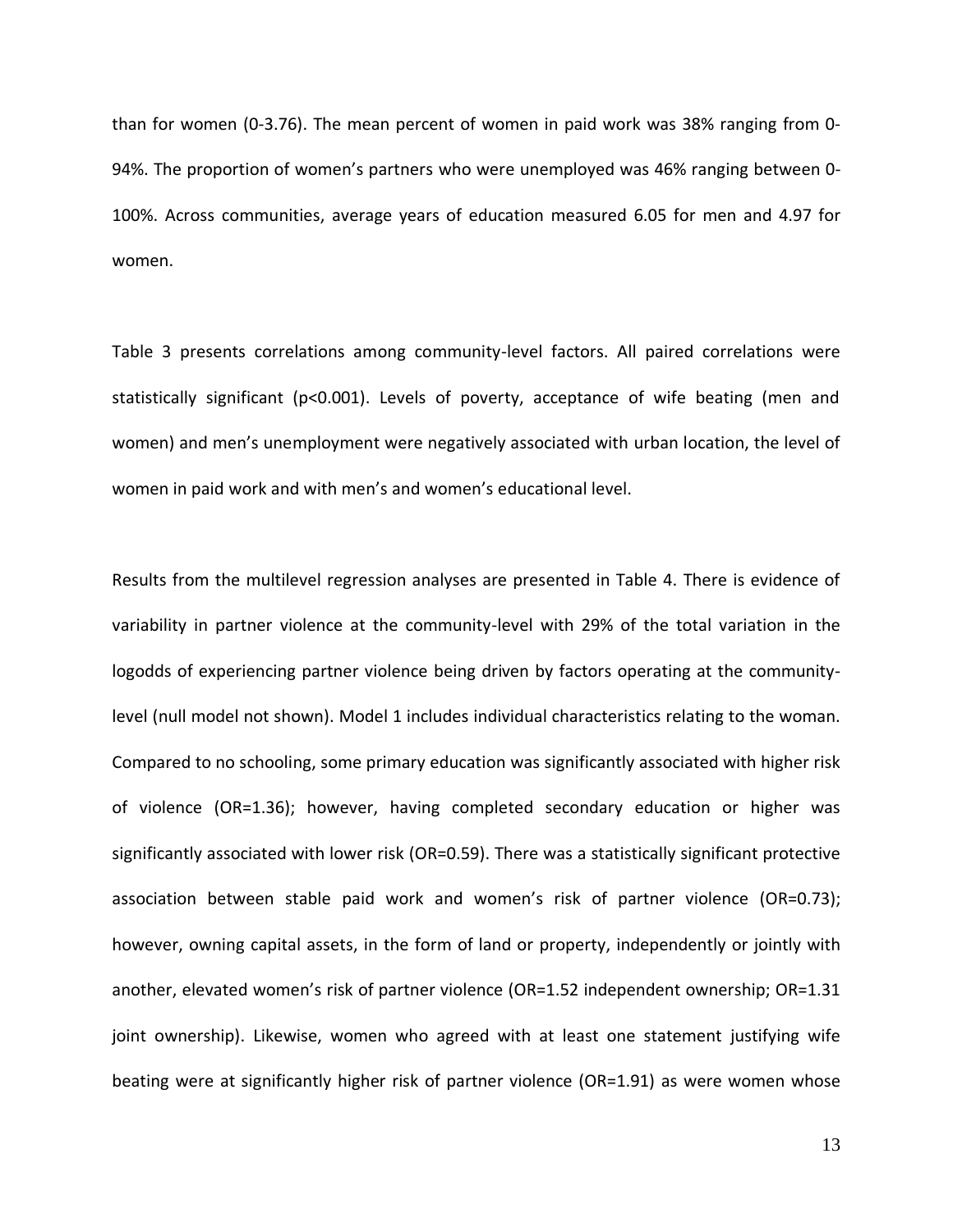first sexual experience was forced (OR=2.08) or whose mother had been hit by her father (OR=2.91). With the addition of individual level factors related to the woman, the proportion of total variation operating at the community-level falls to 15%.

Model 2 includes additional characteristics relating to the woman's partner and household. Except for the protective association between women who complete secondary schooling and partner violence, all significant associations found in model 1 remained significant and with little change in the odds. Significant associations were found with partners' age, educational attainment, excessive use of alcohol and relationships with other women. An increase in partner's age of one year reduced the odds of women experiencing partner violence by 1%. Compared with no education, women whose partners had attained primary level education were at increased risk of partner violence (OR=1.52 some primary; OR=1.42 complete primary). Men's relationship with other women and alcohol use both increased women's risk of partner violence (OR=1.54 other women; OR=4.00 sometimes/often drunk).There is a borderline significant lower risk association found among women whose partners are in agricultural employment compared to women whose partners are professional (OR=0.77, p=0.071).There were no significant associations between partner violence and the number of children in the home and household SES. With the addition of these partner factors, the portion of variation in the logodds of current partner violence that appears to operate at a community-level falls to 10%.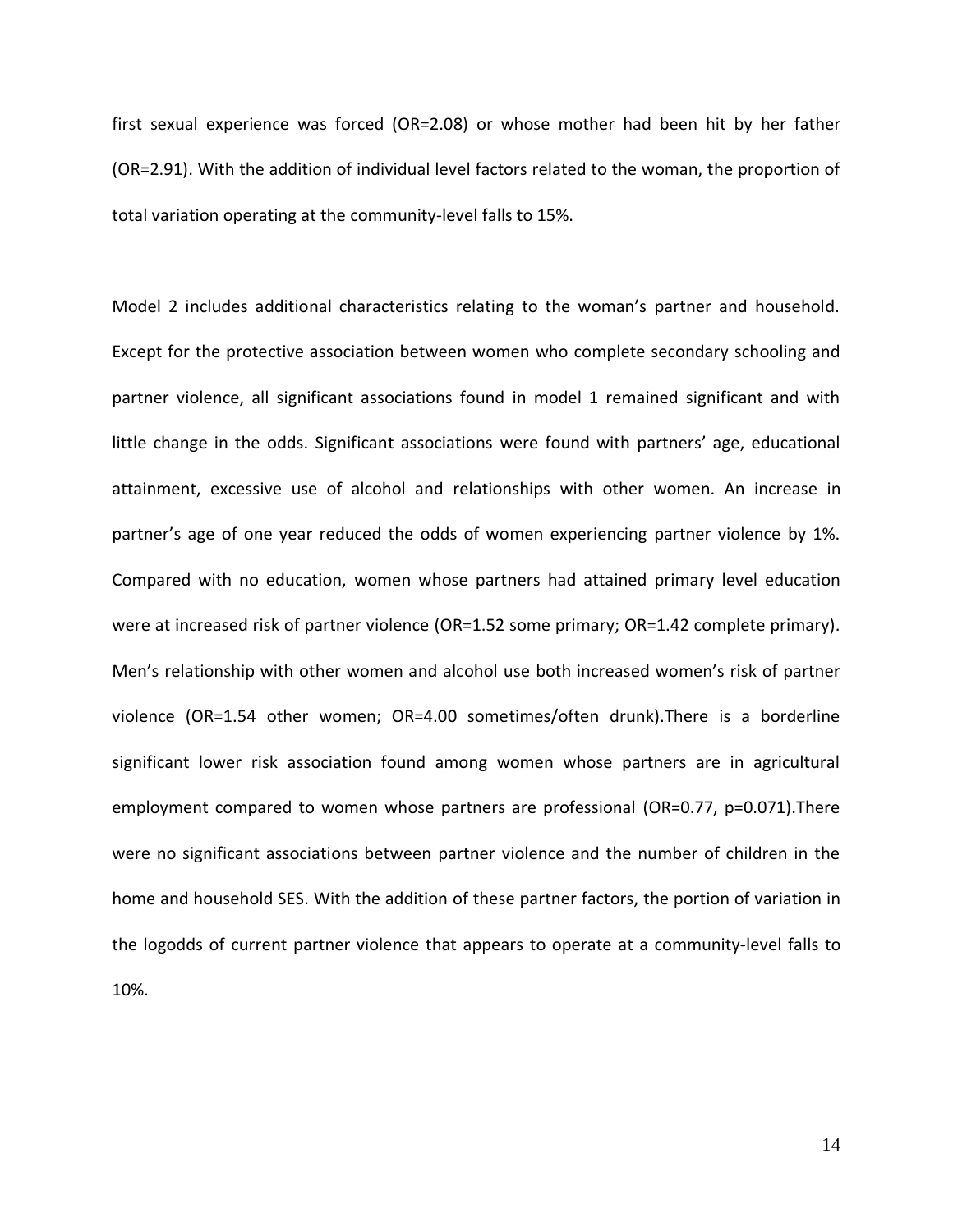Model 3, includes the seven community-level factors of which four were significantly associated with women's individual risk of current partner violence. Higher level of acceptance towards wife beating by women was associated with significantly higher risk; however, there was no association between acceptance of wife beating by men and women's experience of partner violence. Male unemployment and mean years of schooling were significantly associated with higher risk of partner violence but living in an area with higher levels of women in paid work was significantly associated with lower risk (OR=0.54, p=0.016). Community-level poverty and women's aggregate educational level were not significantly associated with risk of partner violence. At the individual level, the significant risk association found with some primary school level education and capital asset ownership become borderline significant (p<0.1) and the significant protective association found with stable paid work becomes insignificant ( $p=0.131$ ). While the percent of total variation in the logodds of current partner violence attributable to the community-level is low at 8%, the level of between cluster variation is nonetheless significant (LRT p<0.001).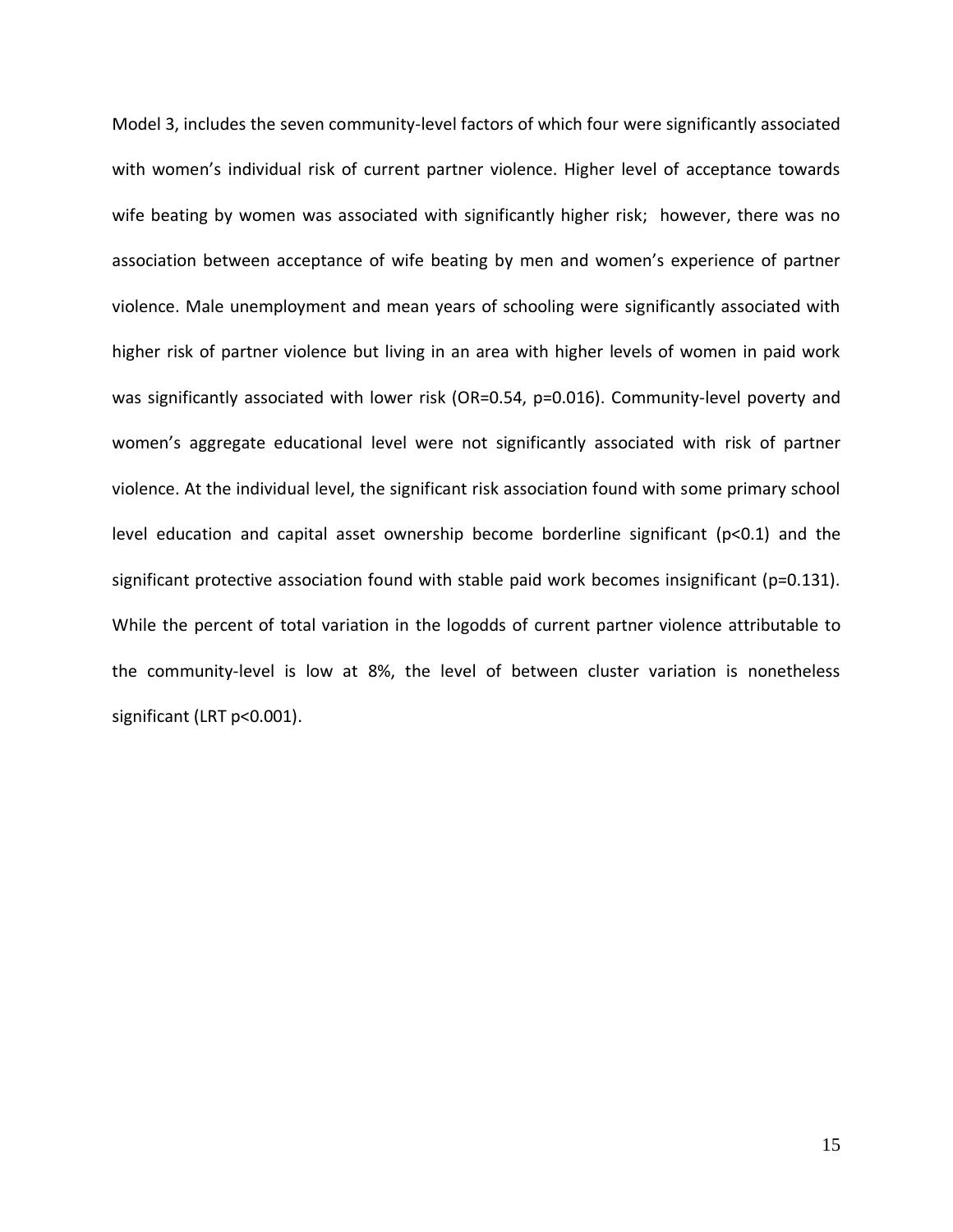### **DISCUSSION**

We sought to explore how social aspects of the environment, particularly socioeconomic characteristics and gender norms, relate to partner violence against women in Tanzania. While the proposition that community characteristics can influence women's risk of violence is not new, there is still little empirical support for this proposition from LMIC (VanderEnde et al. 2012). Tanzania makes for an interesting case study and could be considered

representative of other countries in Africa not affected by conflict. Therefore, the implications from this study's findings could have resonance for other countries in the continent and lowincome countries more generally. We found community-level variation in current partner violence exists, and this variation persists, though is much reduced, when individual and community-level factors are included in the model. The reduction in variation confirms both the distribution of individual level factors and previously identified community-level factors explain much of the geographic distribution of partner violence risk in Tanzania.

At the individual level, women's acceptance of wife beating; women growing up in a home with domestic violence; partner relationships with other women and partner problematic alcohol use were significantly associated with women's risk of partner violence—findings consistent with other population-based studies from Tanzania (McCloskey et al. 2005; Abramsky et al. 2011). Women who owned capital assets jointly and whose first sexual encounter were forced, were at increased risk of partner violence. Women in stable paid work, however, were at reduced risk of partner violence, a finding that became insignificant with the inclusion of community-level factors. A methodological issue arising from this relationship, but not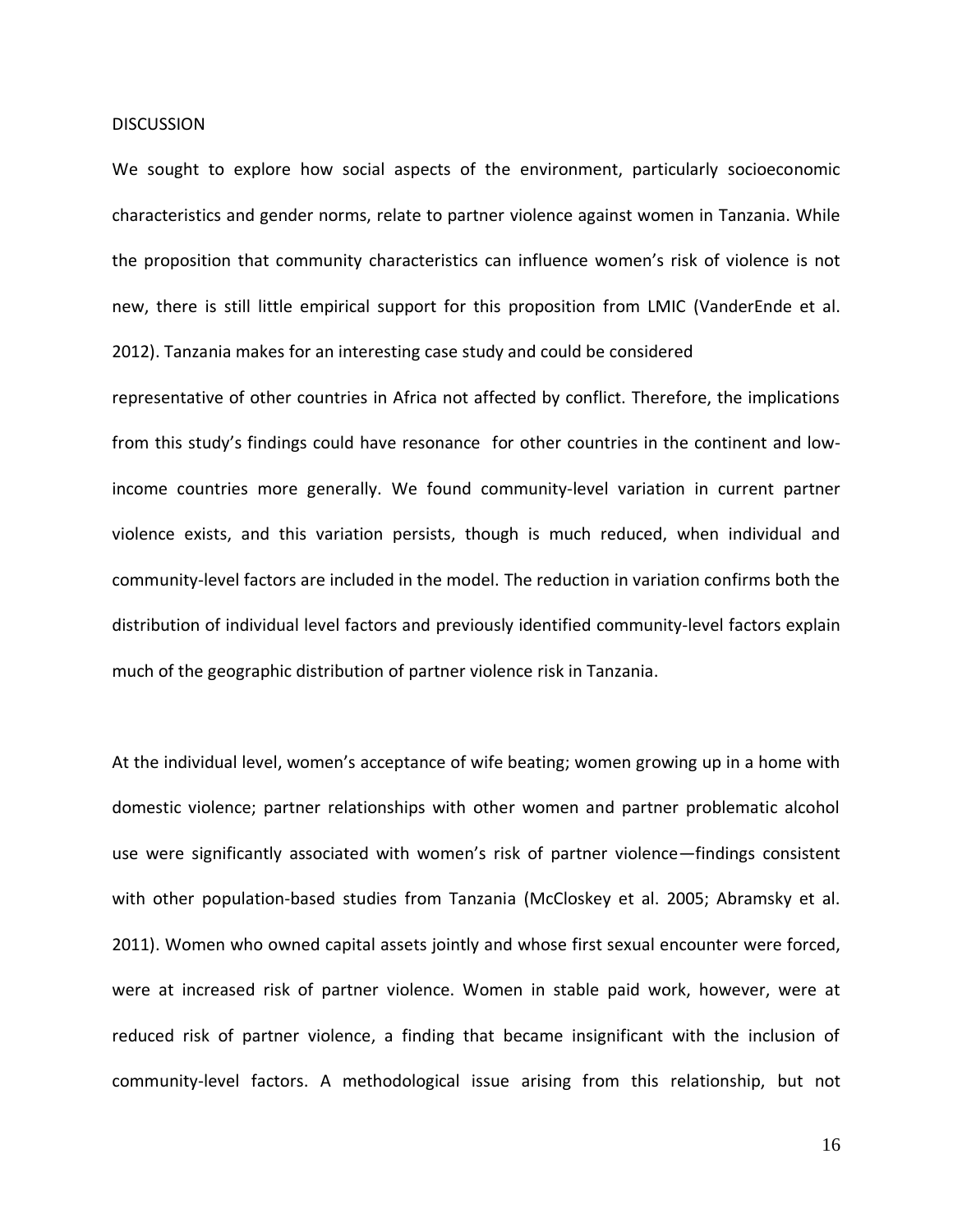addressed in this analysis, is self-selection bias i.e. factors influencing women's decisions to enter into paid work creates fundamental differences with the comparison group of women who do not pursue paid work. A study, exploring the same data, used propensity score matching methods to account for this bias and found rates of current partner violence were lower among women with stable paid work in urban areas and among women with any paid work (all year and occasional/seasonal) in rural areas (Vyas and Heise 2014). Finally, women whose partner had primary level education, compared to no education, were at increased risk while women with older partners or whose partner worked in agriculture (compared to professional) were at reduced risk.

At the community-level, four factors were significantly associated with women's risk of partner violence: level of male unemployment; mean years of education among males over 15; level of women in paid work; and women's aggregate acceptance of wife beating. Why area deprivation, indicated by male unemployment, is associated with higher risk of partner violence is not clear. The finding may conform to social disorganisation theory that more deprived communities are less likely to collectivise in realising their aim to live in a violence free environment; or areas of high unemployment may encourage more collective and individual alcohol consumption, further exacerbating conflict and tensions within the household (Gage 2005). Alternatively, men who are unable to fulfil their culturally defined role as economic provider, may reassert their power and authority in the household by using violence as a way to compensate for feelings of inadequacy (Silberschmidt 2001; Gibbs et al. 2014). Higher level of men's educational attainment was also significantly associated with increased risk of partner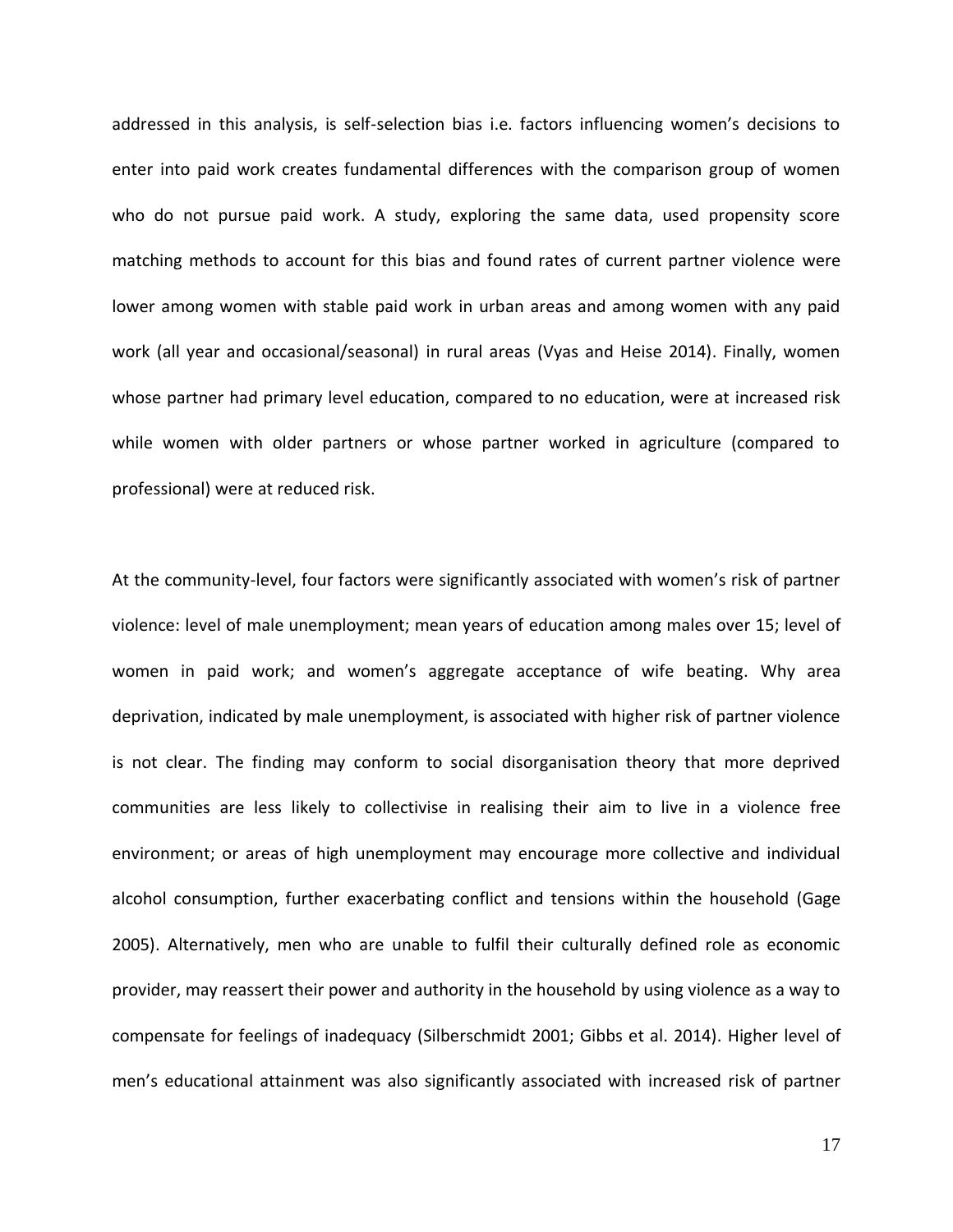violence, mirroring the relationship observed at the individual level. Evidence from LMIC have documented that the protective benefits of education are generally realised only with tertiary education or at least completing secondary school, and women with partners who have either no schooling or the highest levels of schooling have the lowest risk of violence (Jewkes 2002; Vyas and Watts 2009). It is likely that the average level of men's education across the communities (6 years) is not at a level sufficient to translate into reduced risk of partner violence for women.

An important finding is that in areas with a higher proportion of women in paid work (including seasonal/occasional), women's risk of partner violence is significantly reduced, thus a benefit is conferred to women who themselves do not earn money but live in areas where many women do. The mechanism through which this occurs maybe that the more women there are in paid work, the greater the social networks of support that exist among women in that community.

Collective acceptance or tolerance of wife beating provides an environment that makes it easier for violence to persist and to maintain male authority (Heise 2011). We found higher aggregate acceptance of wife beating among women than men—consistent with population-based studies from sub-Saharan Africa and also among 576 couples recruited into a sexual health intervention in south-western Tanzania, where acceptance of wife beating was 71% and 48% among female and male participants respectively (Uthman et al. 2009; Speizer 2010; Krishnan et al. 2012). Living in areas with higher acceptance of wife beating by women was significantly associated with increased risk of partner violence. Community-level men's attitude towards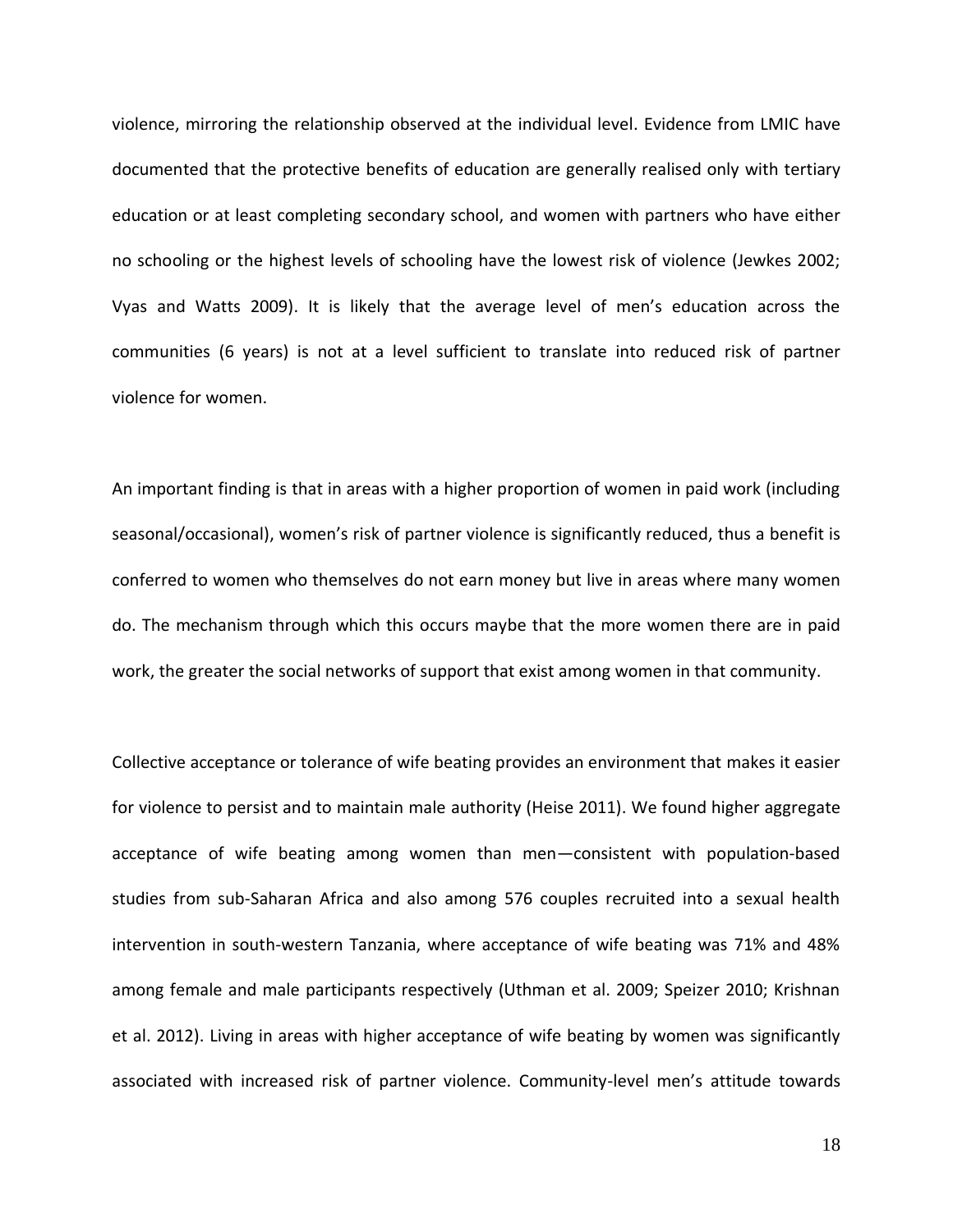wife beating, however, was not significantly associated with partner violence, a relationship found to be positive and significant in Nigeria (Uthman et al. 2011). The reason for these relationships may be that women's acceptance of wife beating, in addition to reflecting prevailing social norms and women's conformity to dominant understandings of gender roles and relationships, could also be an expression of their experiences of violence*,* while men's supportive view of wife beating could be less related to their perpetration of violence against their female partners, but more related to other factors e.g. witnessing domestic violence in childhood as found in Uganda (Speizer 2010).

A limitation of this study arises from its cross-sectional design limiting our ability to establish causal relationships e.g. does women's approval of wife beating lead to its increased occurrence, or does the rate of violence against women by their male partners lead to women adopting the view violence is normative. Another limitation is we were not able to explore the effects of other community-level factors, e.g. broader crime levels or indicators of social cohesion such as community trust. These factors may explain some of the unexplained heterogeneity identified in the model.

This study sought to explore the effects of community-level SES and gender norms on women's risk of partner violence in Tanzania. Both area-level poverty and inequitable gender norms were associated with higher risk of partner violence against women while increasing proportion of women in paid work was associated with reduced risk. Economic empowerment strategies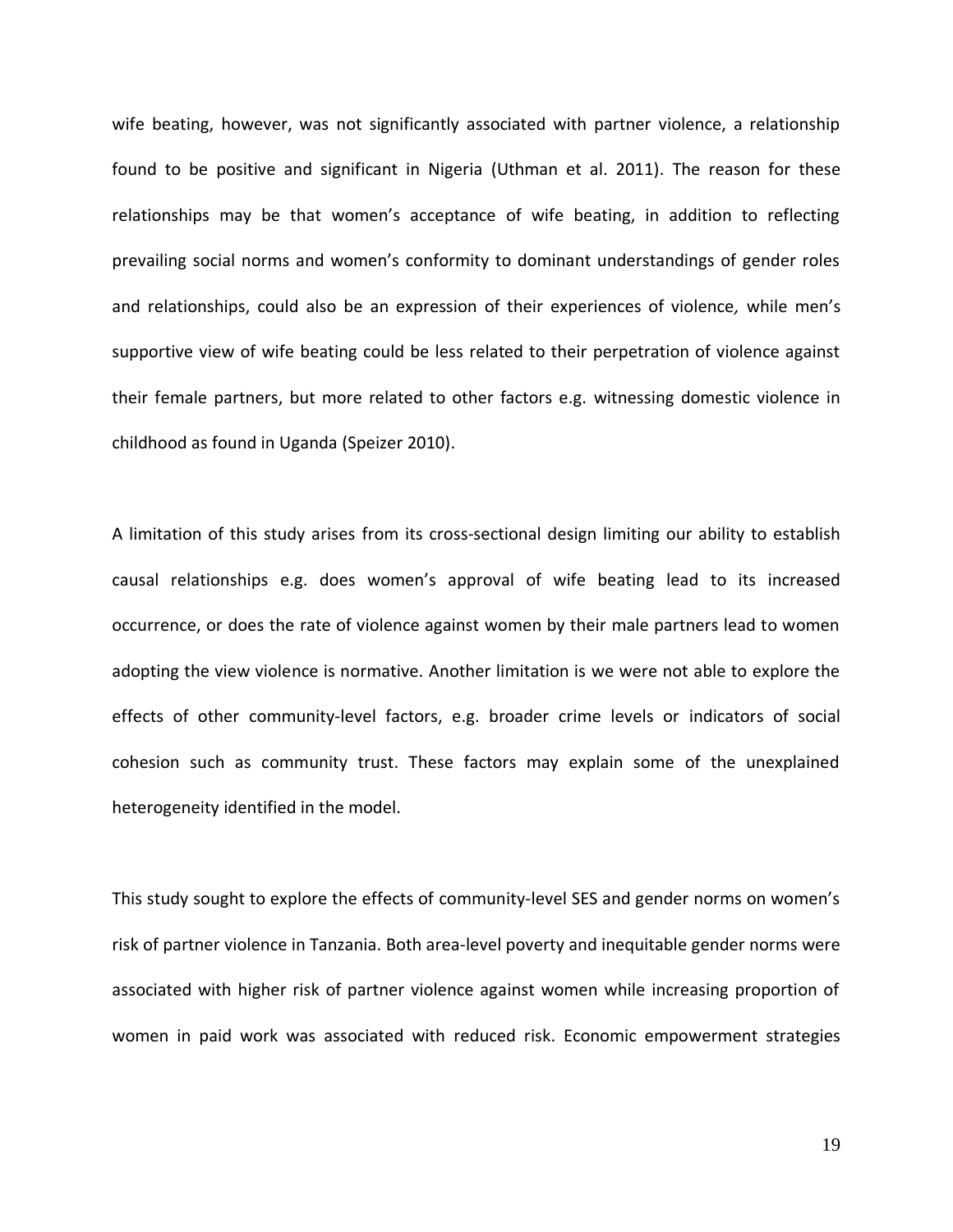among women along with addressing social attitudes that perpetuate violence are likely to achieve reductions in the rates of partner violence against women.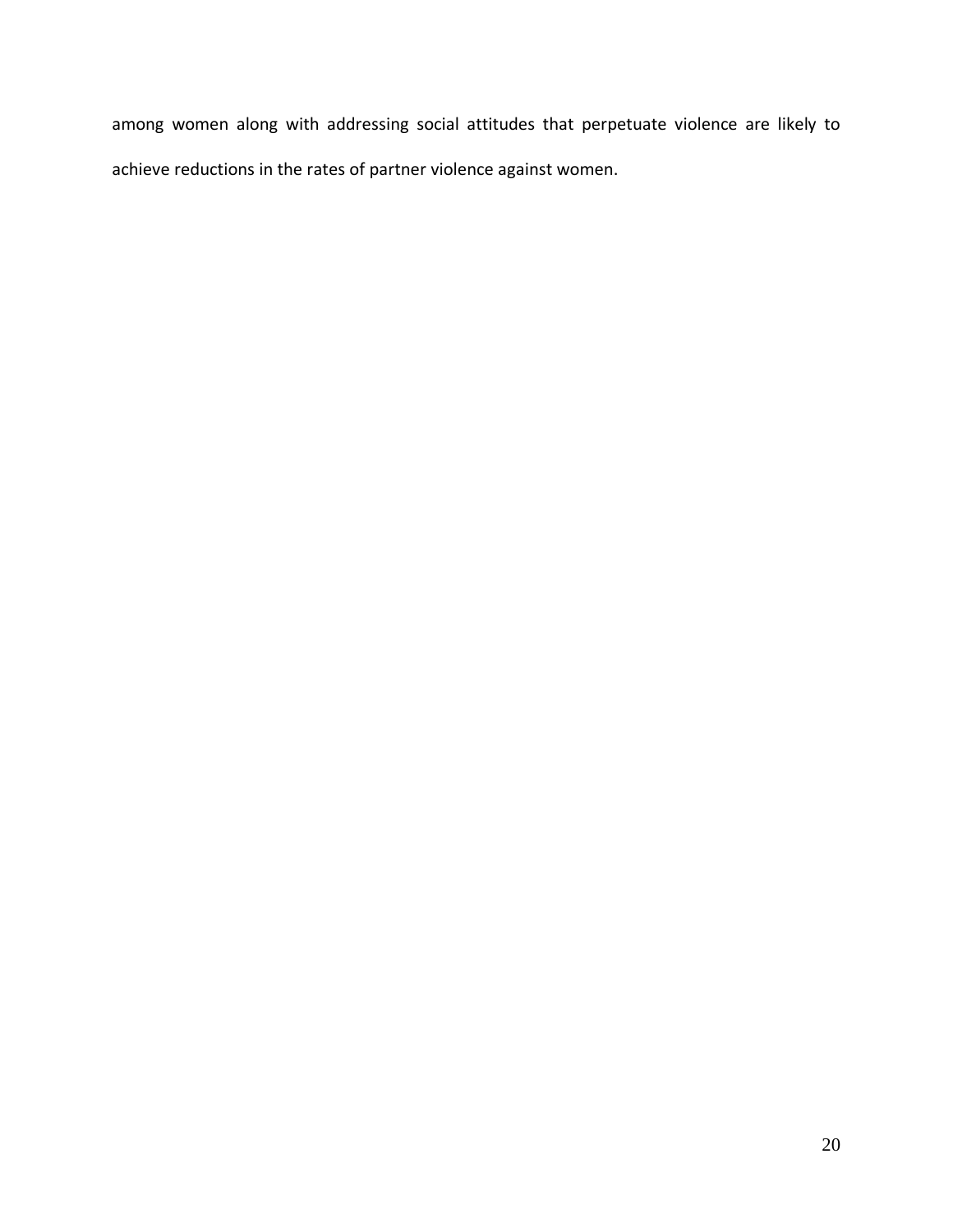## COMPLIANCE WITH ETHICAL STANDARDS

Conflict of interest: The authors declare that they have no conflict of interest. The authors received no financial support for the research, authorship, and/or publication of this article.

Ethical approval: This study analyses secondary data gathered as part of the DHS programme. The DHS ethical review states "Procedures and questionnaires for standard DHS surveys have been reviewed and approved by the ICF International Institutional Review Board (IRB). Additionally, country-specific DHS survey protocols are reviewed by the ICF IRB and typically by an IRB in the host country. The ICF International IRB ensures that the survey complies with the U.S. Department of Health and Human Services regulations for the protection of human subjects (45 CFR 46), while the host country IRB ensures that the survey complies with laws and norms of the nation."

Informed consent: Informed consent was obtained from all individual participants included in the original study.

<http://dhsprogram.com/What-We-Do/Protecting-the-Privacy-of-DHS-Survey-Respondents.cfm>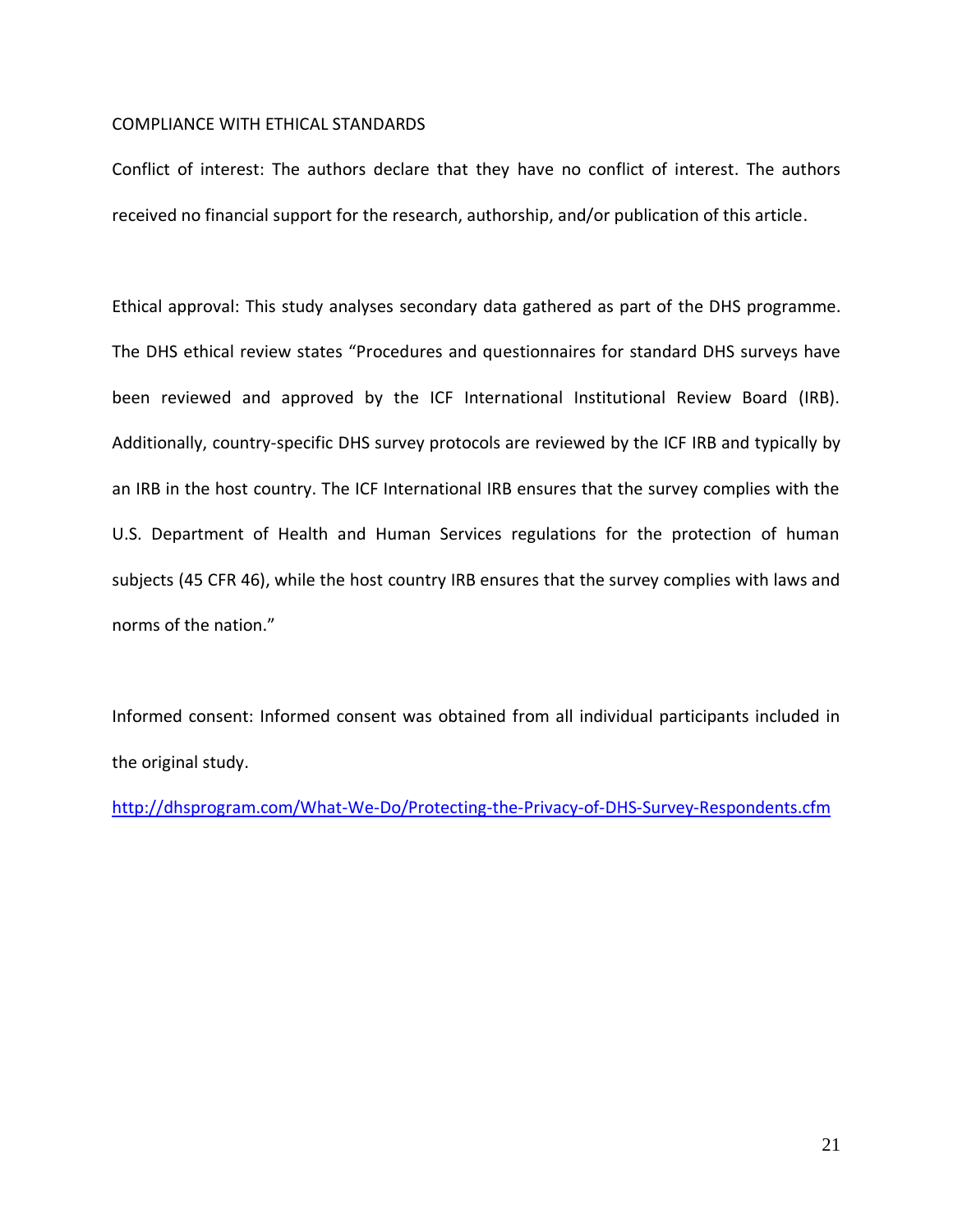### **REFERENCES**

- Abramsky, T., C. H. Watts, et al. (2011). "What factors are associated with recent intimate partner violence? findings from the WHO multi-country study on women's health and domestic violence." BMC Public Health **11**(109).
- Ackerson, L. K., I. Kawachi, et al. (2008b). "Effects of individual and proximate educational context on intimate partner violence: A population-based study of women in India." Am J Public Health **98**(3): 507-514.
- Ackerson, L. K. and S. V. Subramanian (2008a). "State gender inequality, socioeconomic status and intimate partner violence (IPV) in India: A multilevel analysis." Australian Journal of Social Issues **43**(1): 81-102.
- Bonomi, A. E., T. Britton, et al. (2014). "Intimate partner violence and neighbourhood income: A longitudinal analysis." Violence Against Women **20**(1).
- Boyle, M., H., K. Georgiades, et al. (2009). "Community influences on intimate partner violence in India: Women's education, attitudes towards mistreatment and standards of living." Soc Sci Med **69**: 691-697.
- Browning, C. R. (2002). "The span of collective efficacy: Extending social disorganization theory to partner violence." Journal of Marriage and Family **64**(4): 833-850.
- Caetano, R., S. Ramisetty-Mikler, et al. (2009). "Neighborhood characteristics as predictors of male to female partner violence." Journal of Interpersonal Violence **25**: 1986-2009.
- Clarke, P. (2008). "When can group level clustering be ignored? Multilevel models versus singlelevel models with sparse data." J. Epidemiol. Community Health **62**: 752-758.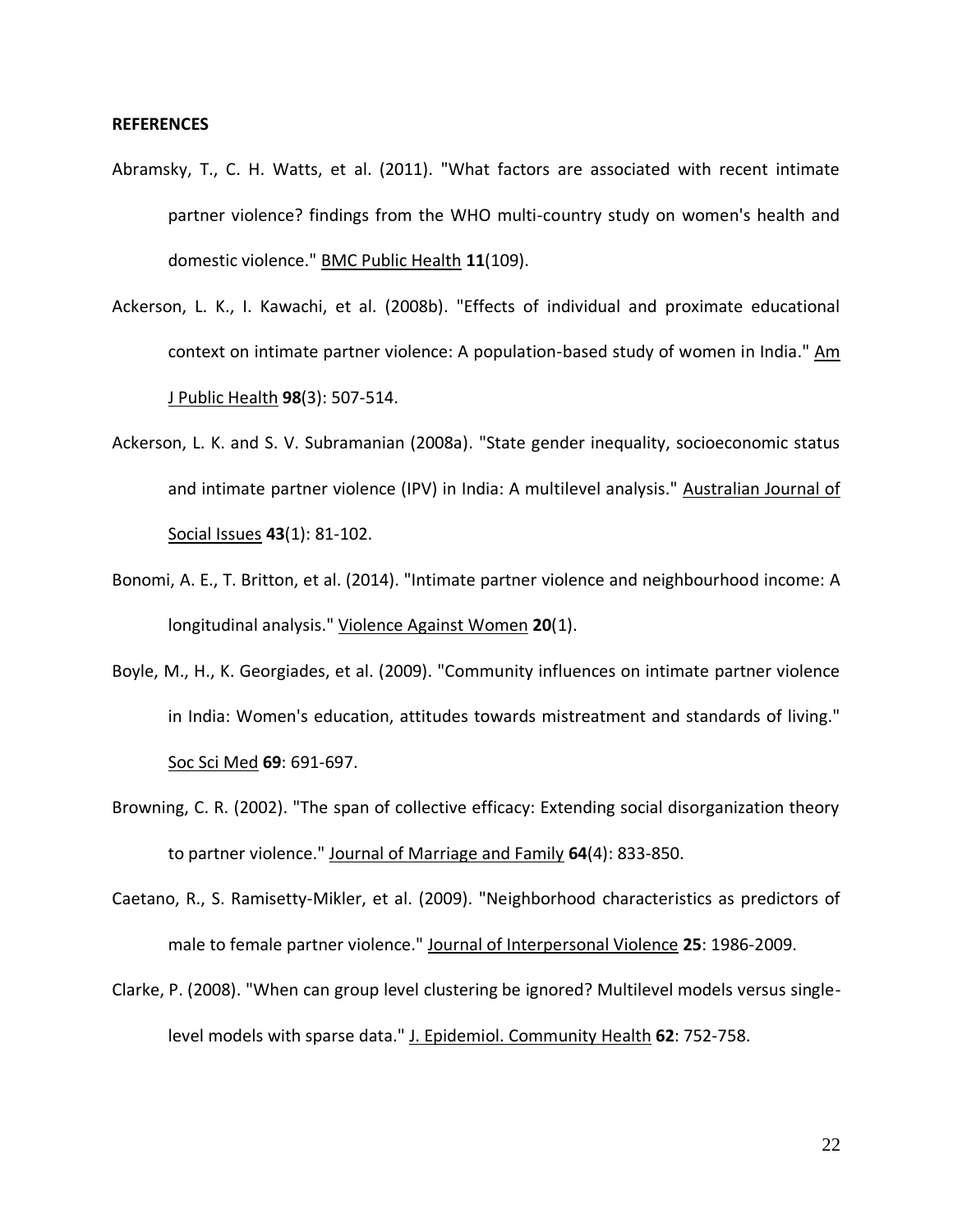- Cunradi, C. B., R. Caetano, et al. (2000). "Neighbourhood poverty as a predictor of intimate partner violence among white, black and Hispanic couples in the United States: A multilevel analysis." Annals of Epidemiology **10**(5): 297-308.
- DeMaris, A., M. L. Benson, et al. (2003). "Distal and proximal factors in domestic violence: A test of an integrated model." Journal of Marriage and Family **65**(3): 652-667.
- Ellsberg, M., H. Jansen, et al. (2008). "Intimate partner violence and women's physical and mental health in the WHO multi-country study on women's health and domestic violence: an observational study." Lancet **371**: 1165-1172.
- Gage, A. J. (2005). "Women's experience of intimate partner violence in Haiti." Soc Sci Med **61**(2): 343-364.
- Gage, A. J. and P. L. Hutchinson (2006). "Power, control, and intimate partner sexual violence in Haiti." Arch Sex Behav **35**(1): 11-24.
- Gibbs, A., Y. Sikweyiya, et al. (2014) "'Men value their dignity': securing respect and identity construction in urban informal settlements in South Africa." Glob Health Action **7** DOI: [http://dx.doi.org/10.3402/gha.v7.23676.](http://dx.doi.org/10.3402/gha.v7.23676)
- Heise, L. (2011). What works to prevent partner violence? An evidence overview, UK Department for International Development.
- Jain, S., S. L. Buka, et al. (2010). "Neighbourhood predictors of dating violence victimization and perpetration in young adulthood: A multilevel study." Am J Public Health **100**: 1737- 1744.
- Jewkes, R. K. (2002). "Intimate partner violence: Causes and prevention." Lancet **359**: 1423 1429.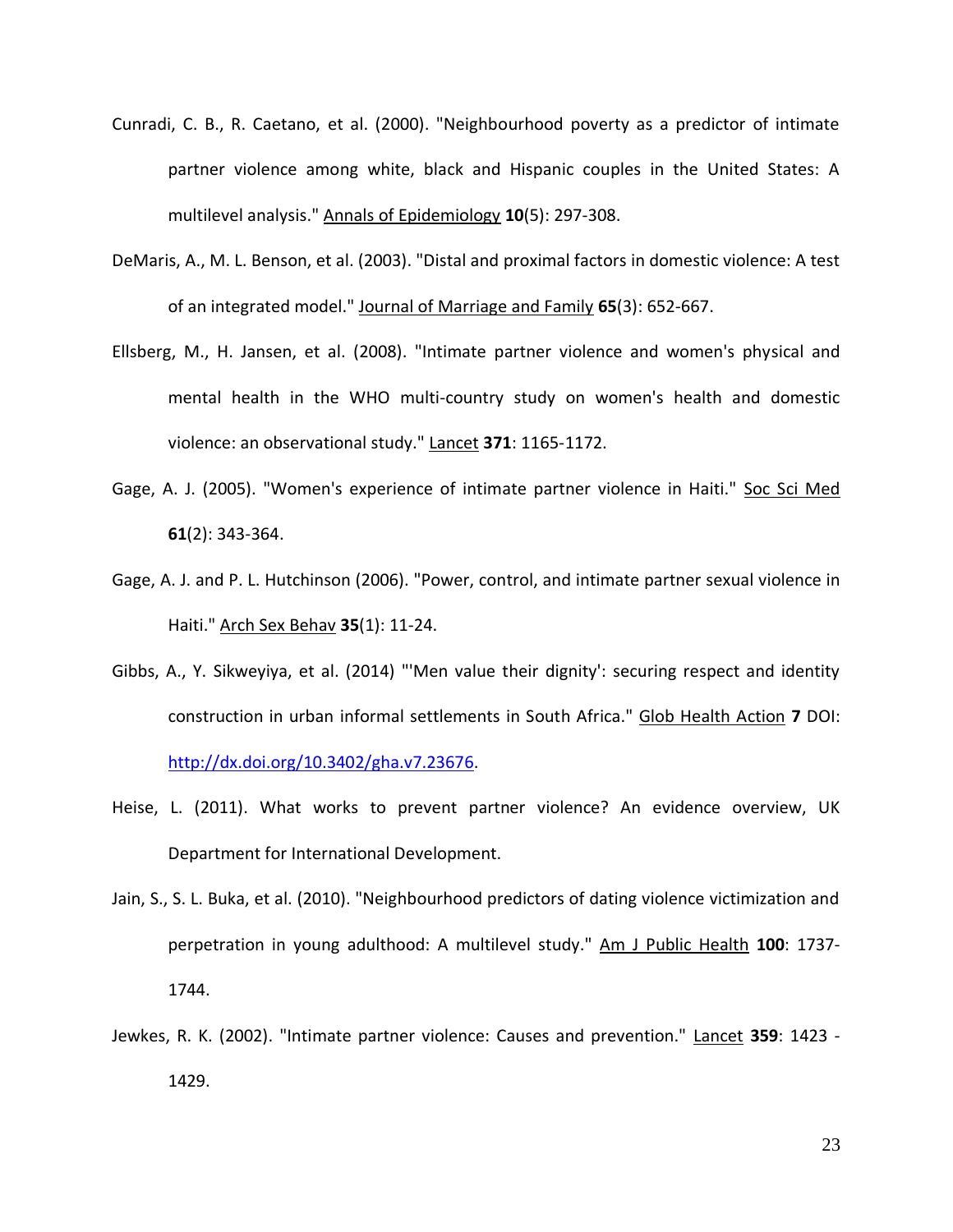- Kiss, L., L. B. Scraiber, et al. (2012). "Gender-based violence and socioeconomic inequalities: Does living in more deprived neighbourhoods increase women's risk of intimate partner violence?" Soc Sci Med **74**: 1172-1179.
- Koenig, M. A., S. Ahmed, et al. (2003). "Women's status and domestic violence in rural Bangladesh: individual- and community-level effects." Demography **40**(2): 269-288.
- Koenig, M. A., R. Stephenson, et al. (2006). "Individual and contextual determinants of domestic violence in North India." Am J Public Health **96**(1): 132-138.
- Krishnan, S., D. Vohra, et al. (2012). "Tanzanian couples' perspectives on gender equity, relationship power, and intimate partner violence: Findings from the RESPECT study." AIDS Research and Treatment.
- Mahenge, B., S. Likindikoki, et al. (2013). "Intimate partner violence during pregnancy and associated mental health symptoms among pregnant women in Tanzania: a cross sectional study." BJOG **3**(120): 940-947.
- McCloskey, L. A., C. Williams, et al. (2005). "Gender inequality and intimate partner violence among women in Moshi, Tanzania." Int Fam Plan Perspect **31**(3): 124-130.
- McQuestion, M. J. (2002). "Endogenous social effects on intimate partner violence in Colombia." Social Science Research **32**: 335-345.
- National Bureau of Statistics (NBS) [Tanzania] and ICF Macro (2011). Tanzania Demographic and Health Survey 2010. Dar es Salaam. Tanzania, NBS and ICF Macro.
- Naved, R. T. and L. A. Persson (2005). "Factors associated with spousal physical violence against women in Bangladesh." Stud Fam Plann **36**(4): 289-300.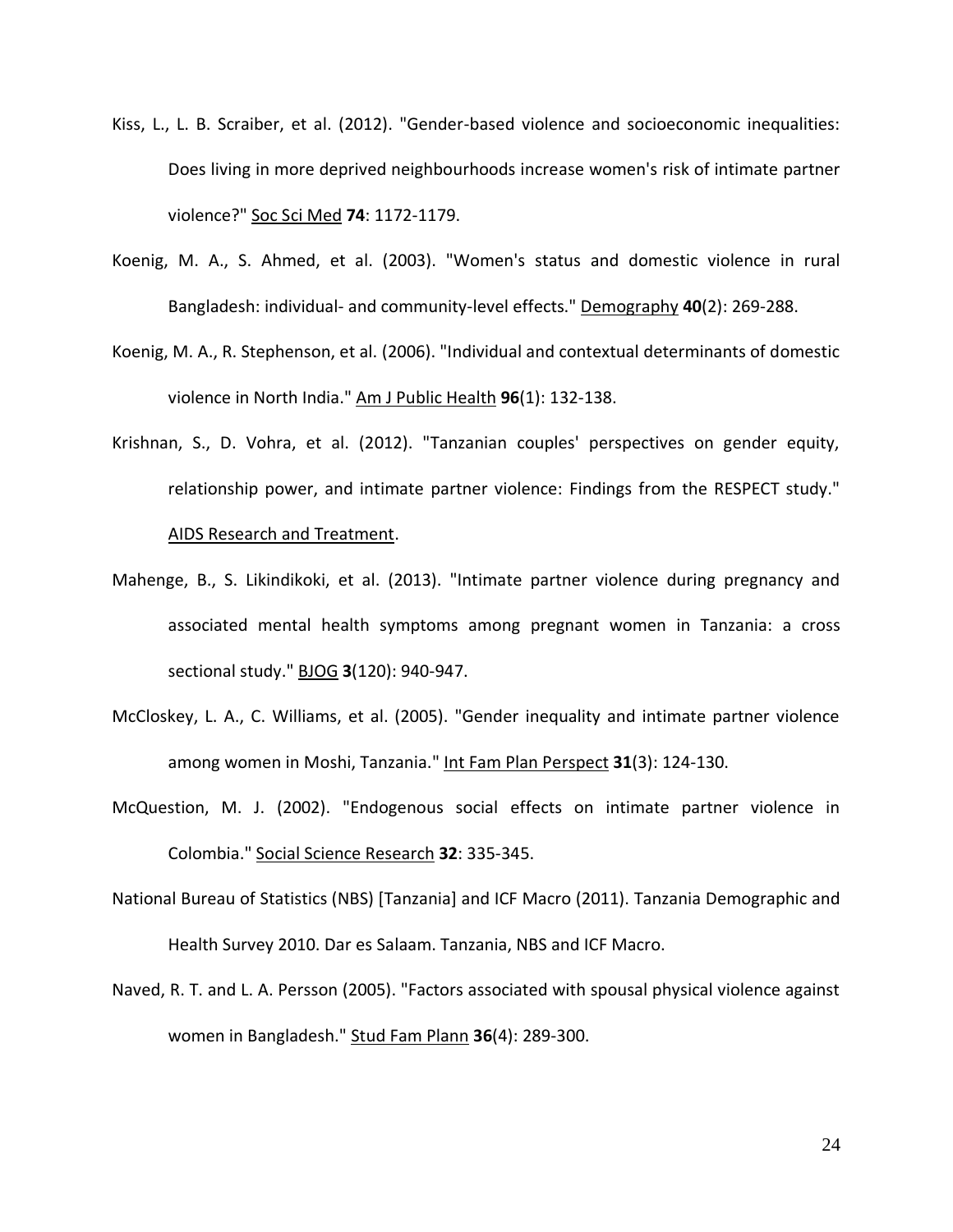- O'Campo, P., A. C. Gielen, et al. (1995). "Violence by male partners against women during the childbearing year: A contextual analysis." Am J Public Health **85**: 1092-1097.
- Rabe-Hesketh, S. and A. Skrondal (2008). Multilevel and longitudinal modeling using Stata. Texas, US.
- Sa, Z. and U. Larsen (2008). "Gender inequality increases women's risk of HIV infection in Moshi, Tanzania." Journal of Biosocial Science **40**: 505-525.
- Sampson, R. J. and B. W. Groves (1989). "Community structure and crime: Testing socialdisorganization theory." American Journal of Sociology **94**(4): 774-802.
- Sampson, R. J., S. W. Raudenbush, et al. (1997). "Neighbourhoods and violent crime: A multilevel study of collective efficacy." Science **277**: 918-924.
- Shaw, C. and H. McKay (1942). Jevenille delinquency and urban areas. Chicago, University of Chicago Press.
- Silberschmidt, M. (2001). "Disempowerment of men in rural and urban Africa: implications for male identity and sexual behavior." World Development **29**(4): 657-671.
- Speizer, I. S. (2010). "Intimate partner violence attitudes and experience among women and men in Uganda." Journal of Interpersonal Violence **25**(7): 1224-1241.
- Uthman, O. A., T. Moradi, et al. (2009). "The independent contribution of individual-, neighbourhood-, nd country-level socioeconomic position on attitudes towards intimate partner violence against women in sub-Saharan Africa: A multilevel model of direct and moderating effects." Soc Sci Med **68**: 1801-1809.